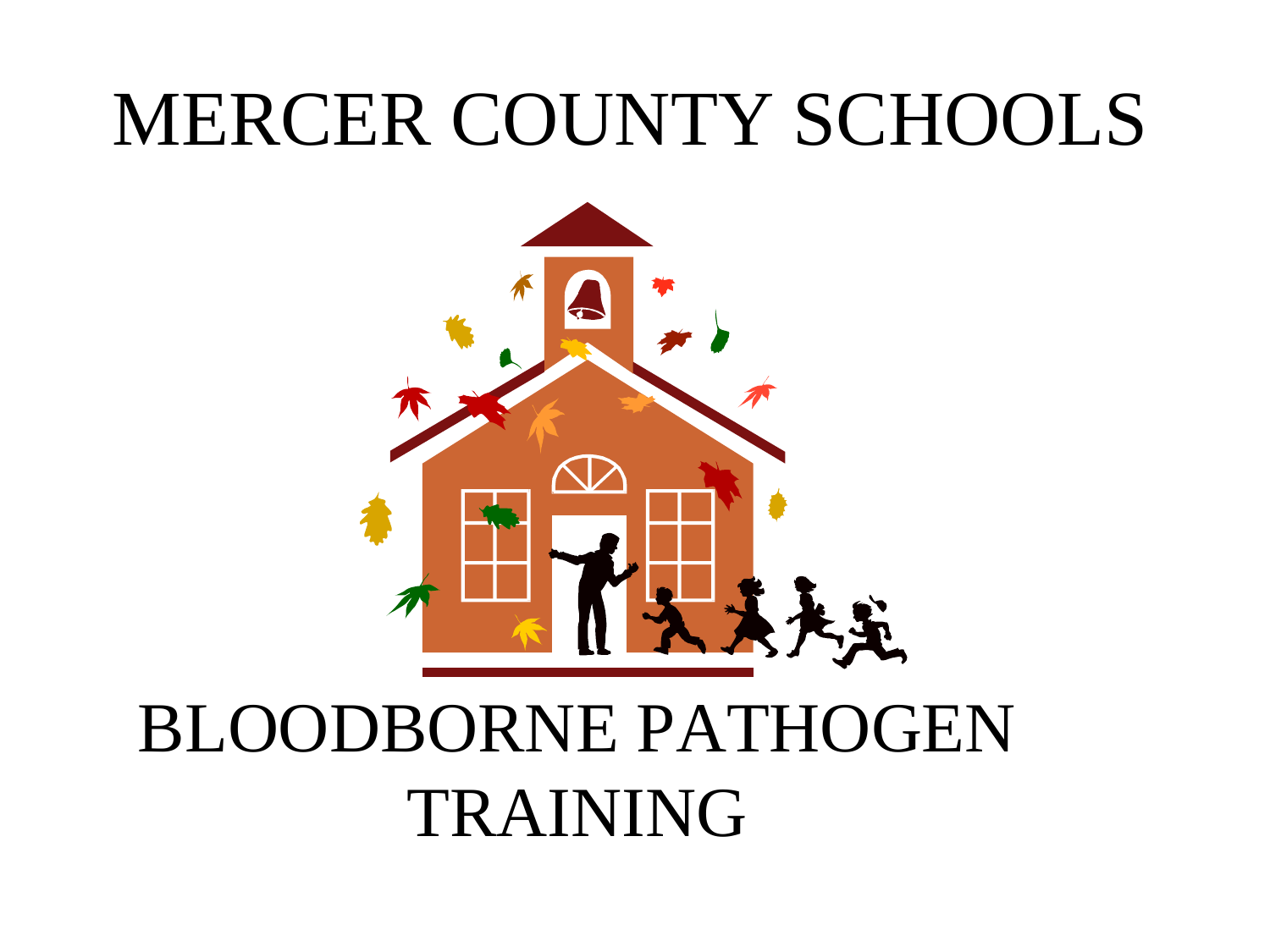#### Bloodborne Pathogens

In 1986, due to concerns about exposure to **HBV**, the virus which causes Hepatitis B, and acceleration of the spread of **HIV**, the virus which precedes the disease known as **AIDS**, hospitals worker's unions petitioned **OSHA** (Occupational Safety and Health Administration) to create a **STANDARD** to protect healthcare personnel from exposure to infectious pathogens in the workplace. These actions led to the development of the **BLOODBORNE PATHOGENS STANDARD**. The final rule, 29 CFR 1910.1030, was published in the Federal Register in 1991. This can be viewed at [http://www.osha.gov/FedReg\\_osha\\_pdf/FED20010118A.pdf](http://www.osha.gov/FedReg_osha_pdf/FED20010118A.pdf)



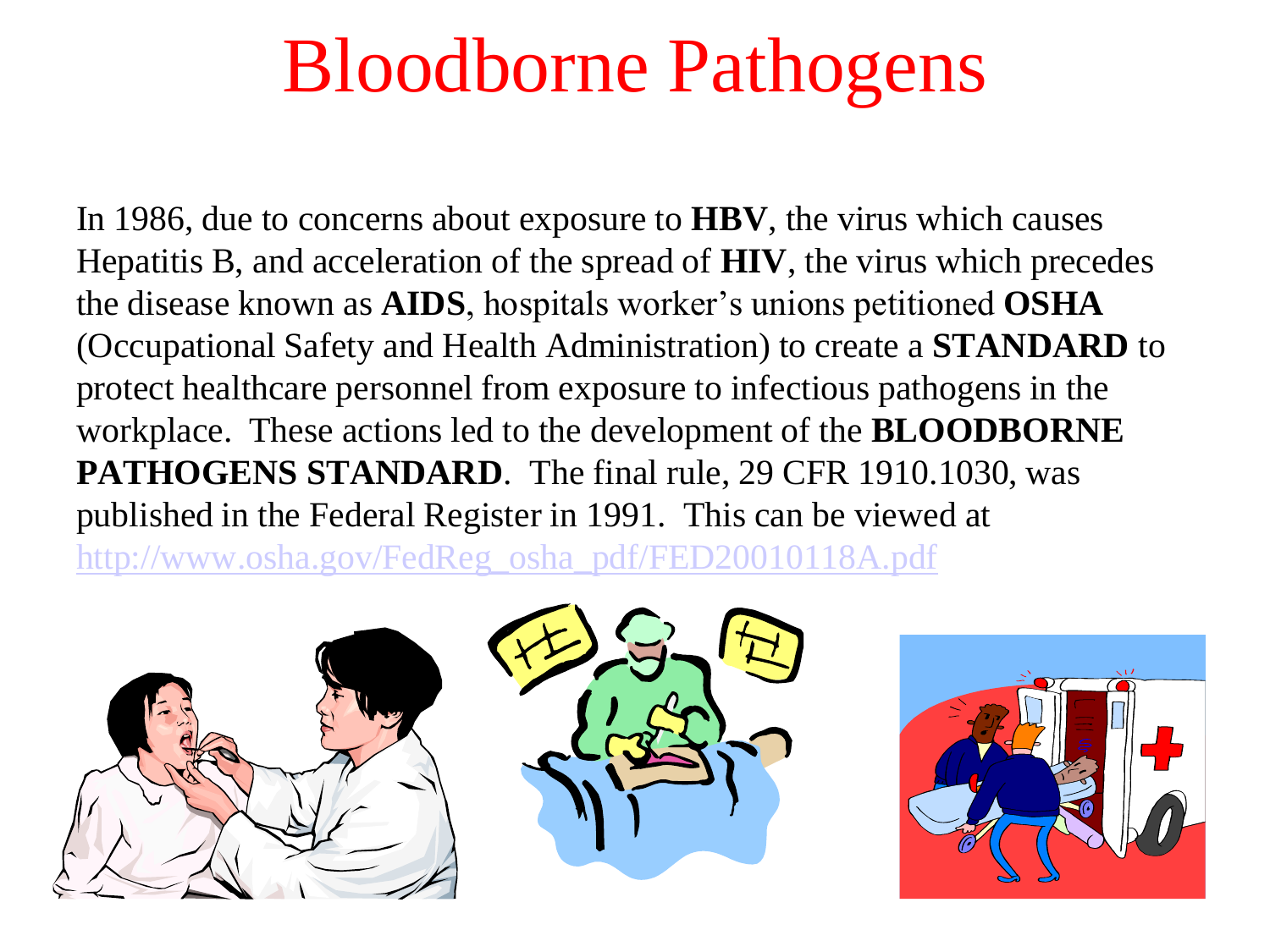Although at first glance, it appears that the **STANDARD** was developed for and applies only to healthcare facilities, more careful study indicates it is necessary to cover certain school personnel who, in the performance of their normal job duties may be subject to occupational exposure to bloodborne pathogens.



Unfortunately, as long as we have schools with children/students, there will be accidents such as: bumps, bruises, scrapes, abrasions, bloody noses, and broken bones that may pierce the skin --just to name a few.

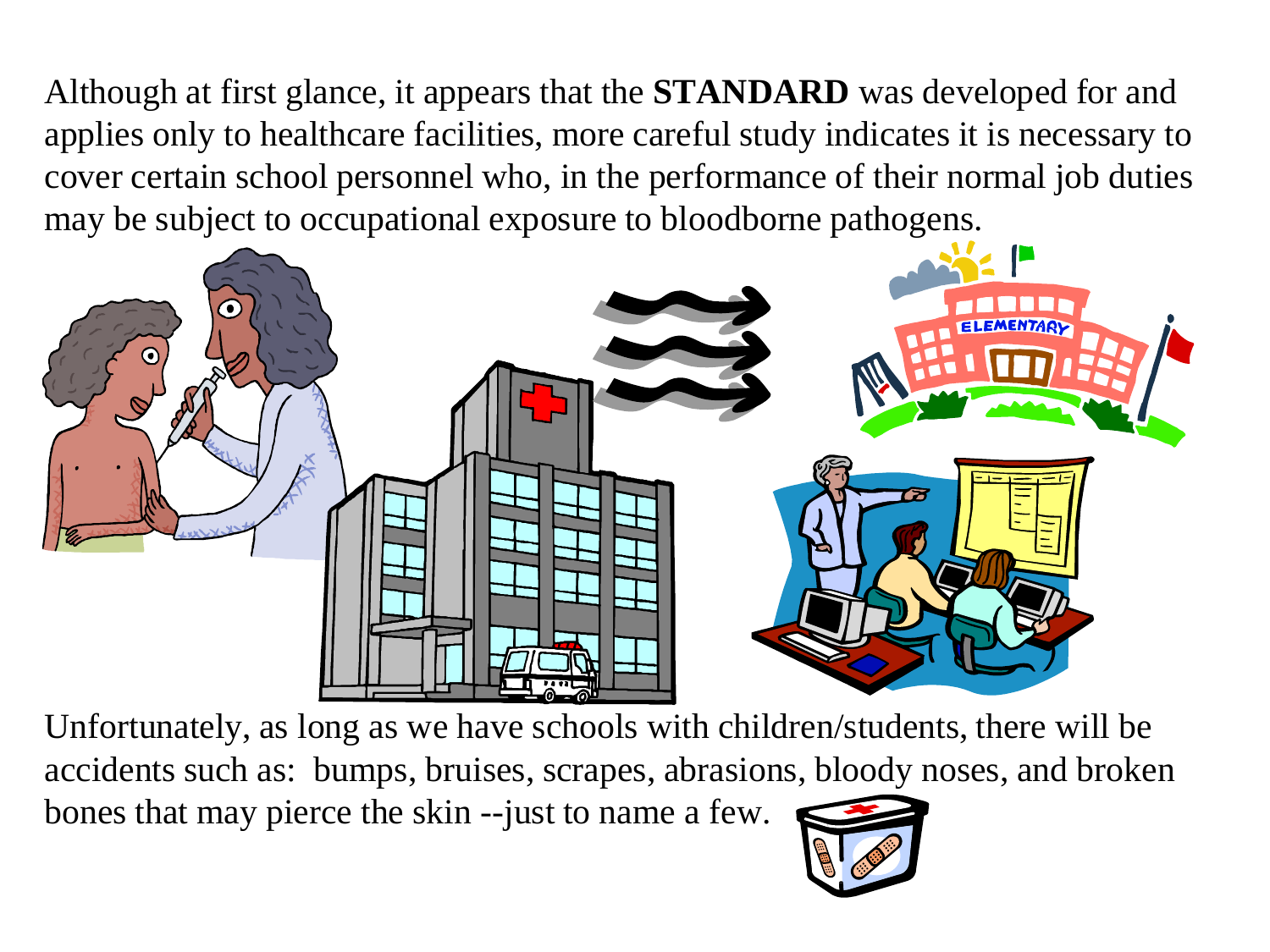• Schools + Children = Accidents and possible exposure to Bloodborne pathogens.



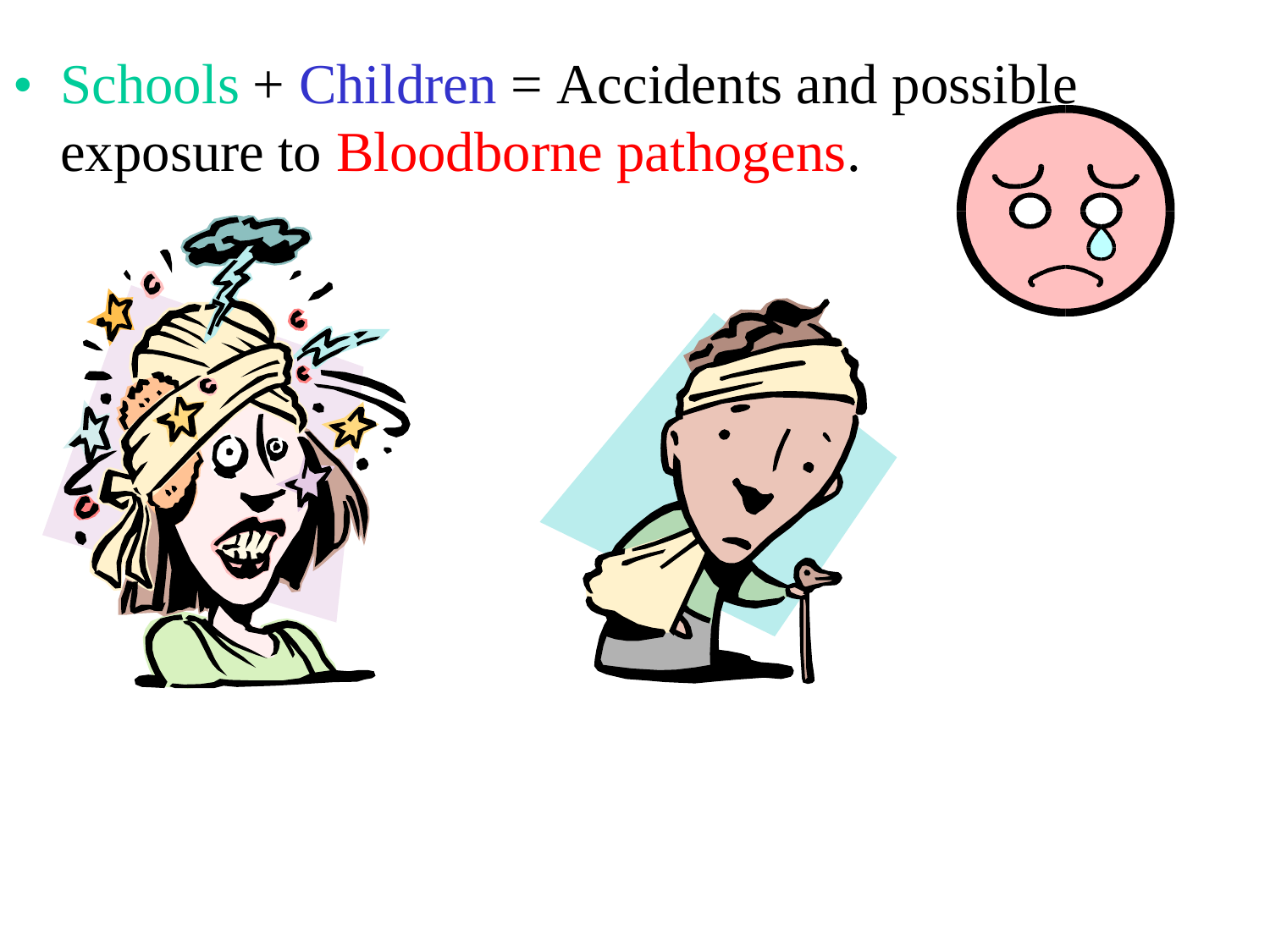

#### **1) When was the Bloodborne Pathogen Standard published in the Federal Register?**

a) 1971 b) 1981 c) 1991 d) 2001

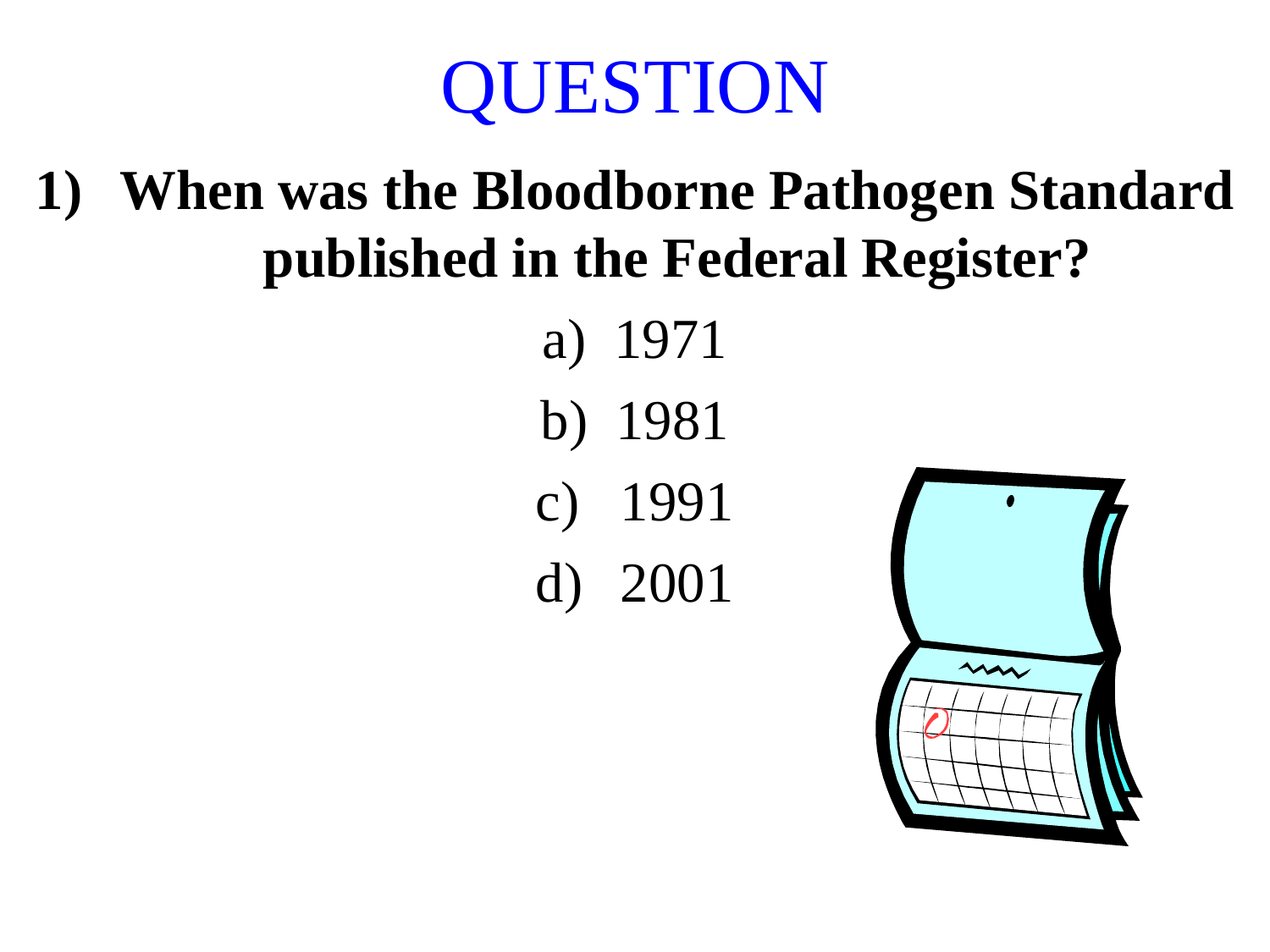#### **2) Which of the following statements is true?**

- a) The Standard was developed to protect only healthcare workers.
- b) The Standard was developed not only to protect health care workers, but also those who in the performance of their normal job duties may be subject to occupation exposure to bloodborne pathogens.
- c) The Standard has been a Federal Law since 1971.
- d) The Standard has been a Federal Law since 1991.
- e) Both answers B and D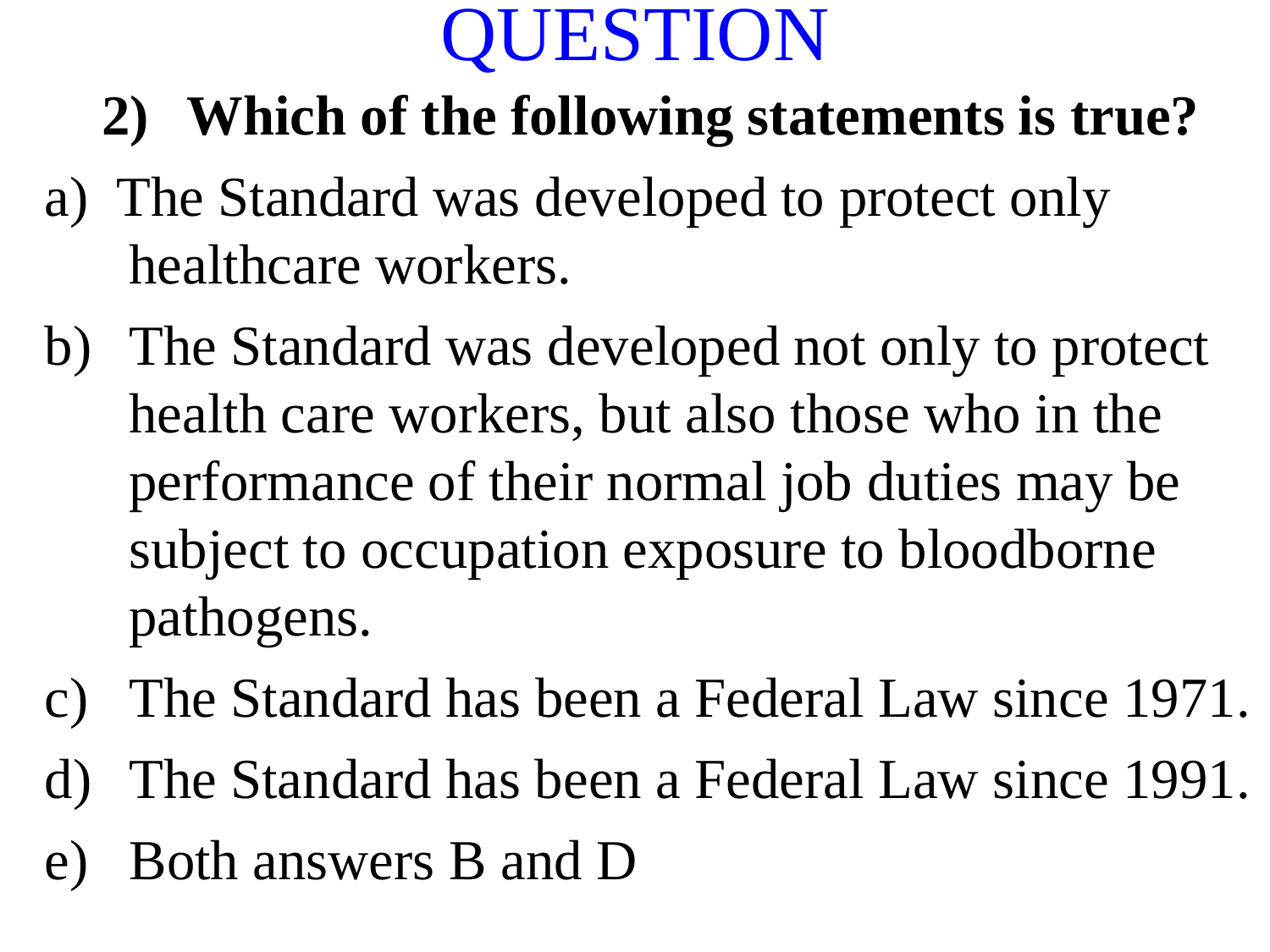#### The Provision



When there is occupational exposure, the district provides, at no cost to the employee, appropriate personal protective equipment such as gloves. Additional personal protective equipment may be necessary, including but not limited to gowns, masks, or devices. "Appropriate" means the equipment does not permit blood or potentially infectious materials to pass, under normal conditions of use. The employer shall ensure that the employee uses appropriate personal protective equipment unless the employer shows that the employee temporarily and briefly declined to use personal protective equipment when under rare and extraordinary circumstances, it was the employee's professional judgment, that in the specific instance it's use would have prevented the delivery of health care or public safety services or would have posed an increased hazard to safety of the worker or co-worker. When the employee makes this judgment the circumstances shall be investigated and documented in order to determine whether changes can be instituted to prevent such occurrences in the future.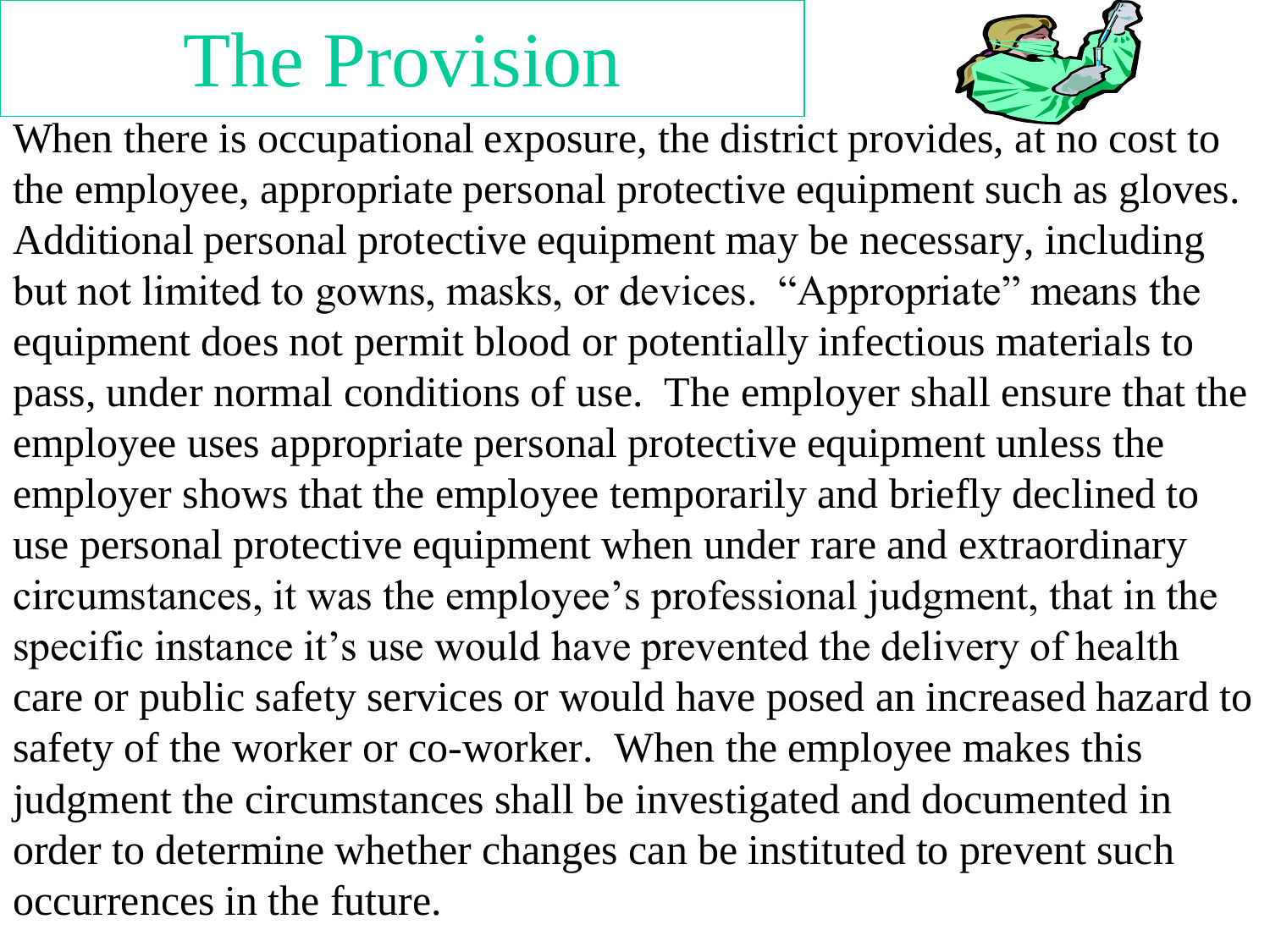**3) The cost of implementing and providing the Bloodborne Pathogen Exposure Control Plan training, personal protective equipment, any needed vaccinations, and post-exposure evaluation is the responsibility of the** 

- a) Employee
- b) Health Department
- c) Mercer County Board Of Education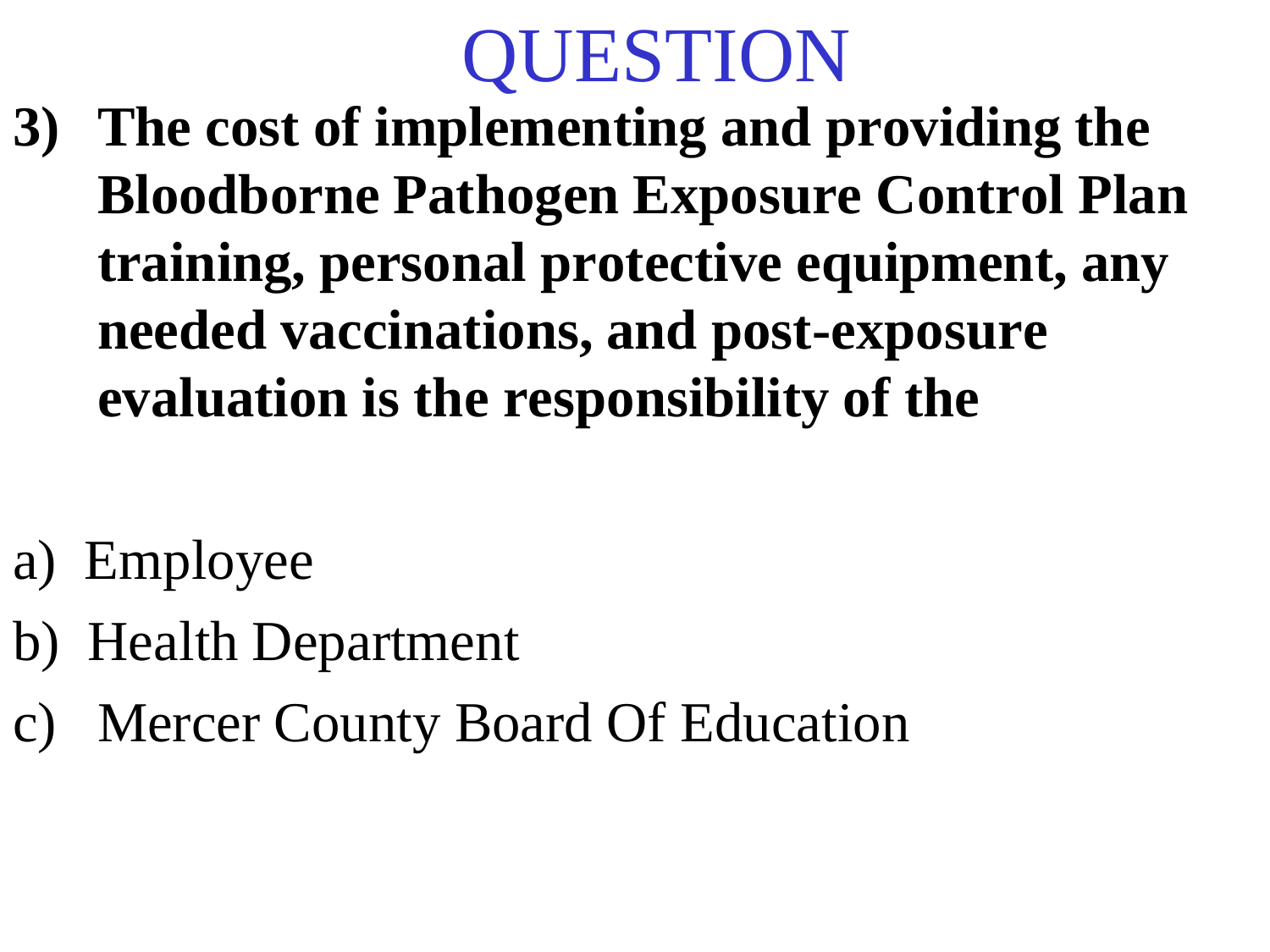- **4) Each time you perform a task involving potentially infectious material you must use appropriate personal protective equipment.**
- a) True
- b) False
- **5) You may give unprotected mouth-to-mouth resuscitation to an injured person, especially if it is a life-and-death situation.**
- a) True
- b) False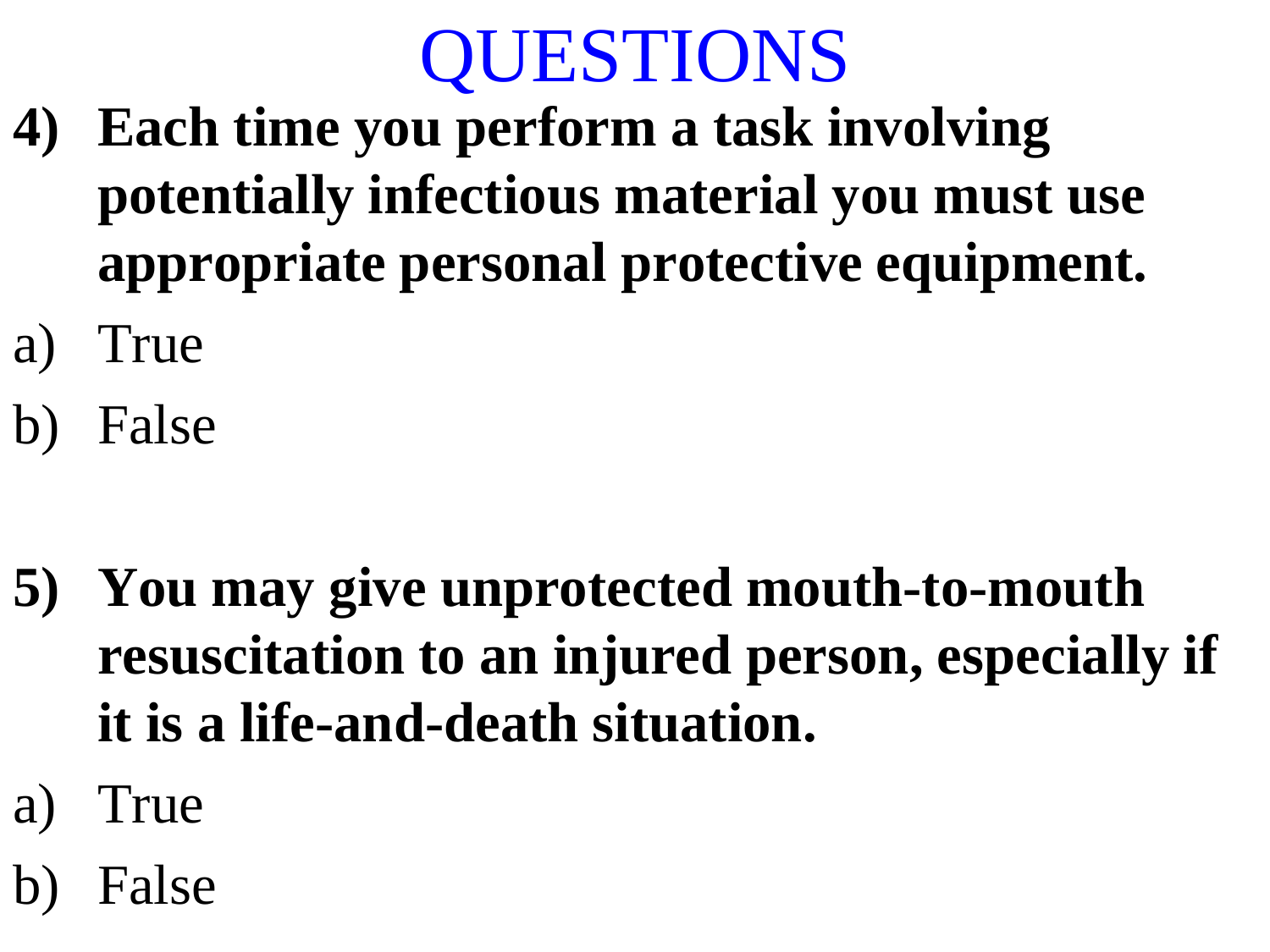# Who needs Bloodborne Pathogen training???

# That's Right YOU DO

\*\*All school employees are required to have yearly trainings.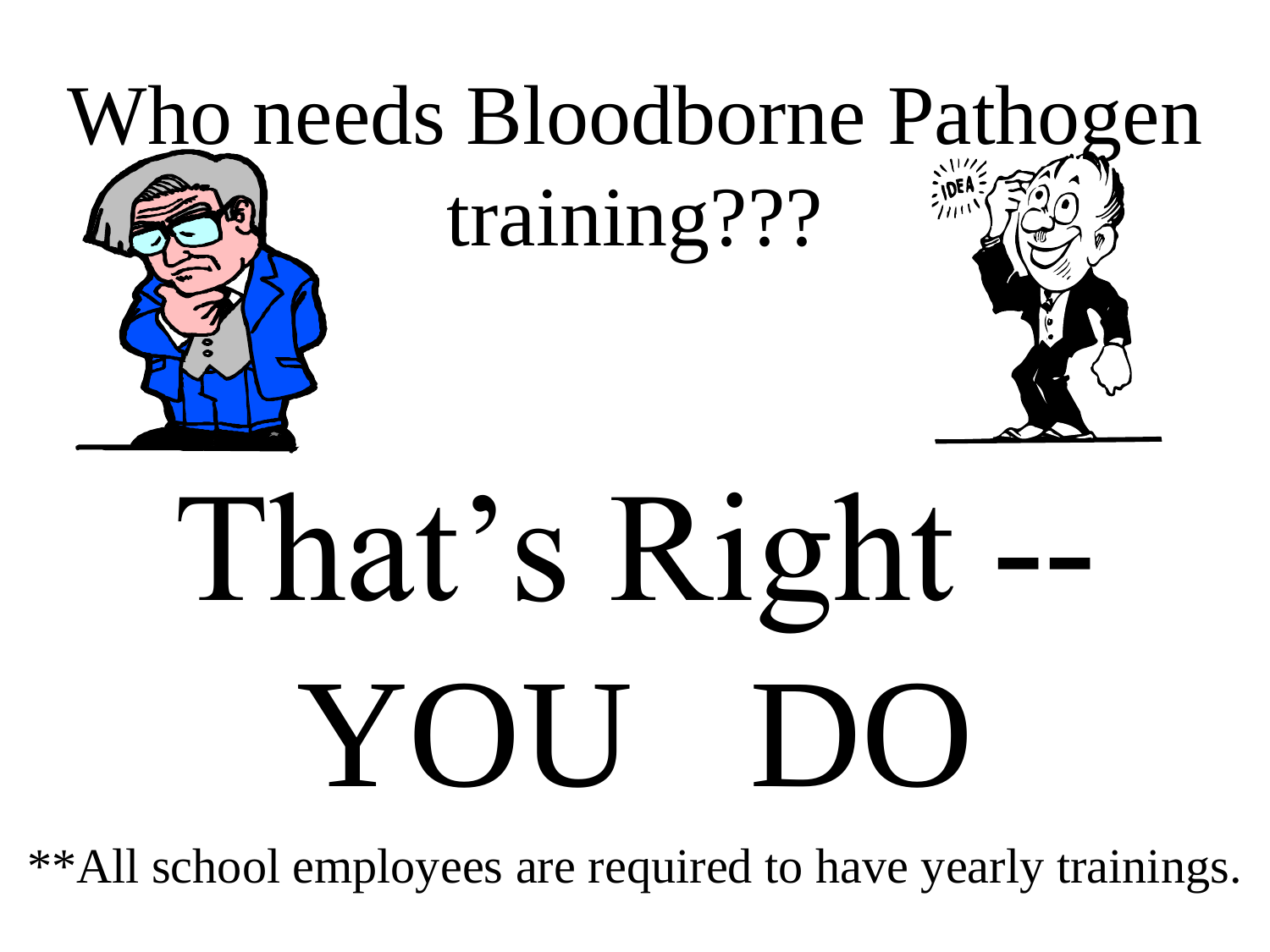# Job Classification Task/Procedure

•**Principals, Counselors, First Aid care**

•**Instructional Assistants First Aid Care (Classroom)** •**Instructional Assistants First Aid Care (special needs) Catheterization**

•**Teachers Biology/Science** 

**(work with sharps)**

•**Secretaries First Aid Care**

•**Bus Drivers First Aid Care**

•**Coaches First Aid Care**

**Elimination assistance ●Nurse Direct Patient Care ●Food Service Cleaning Contaminated trays**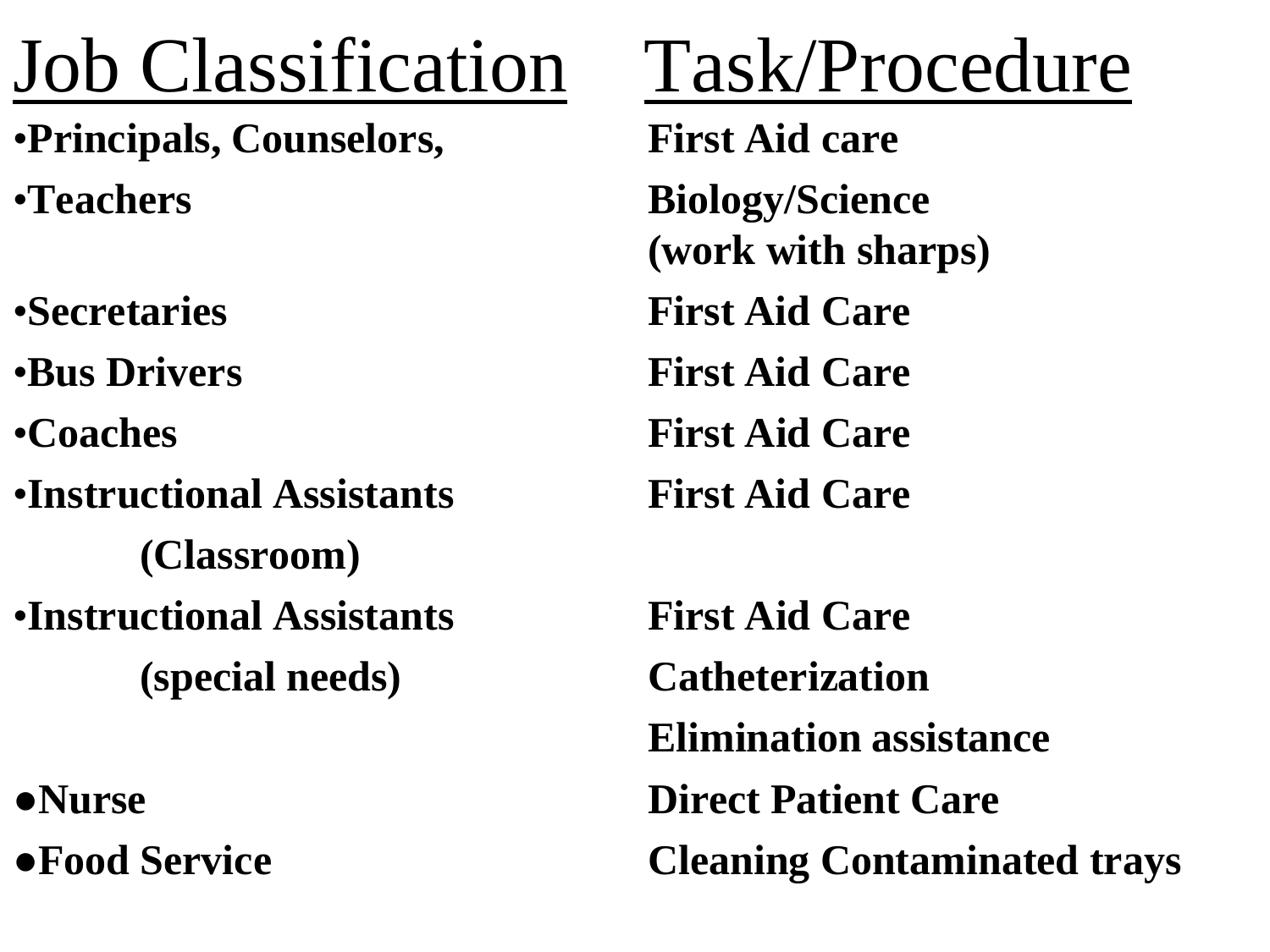# Job Classification Task/Procedure

•Custodians Cleans contaminated trash receptacles, disposes waste, contact with sharps

#### •Maintenance

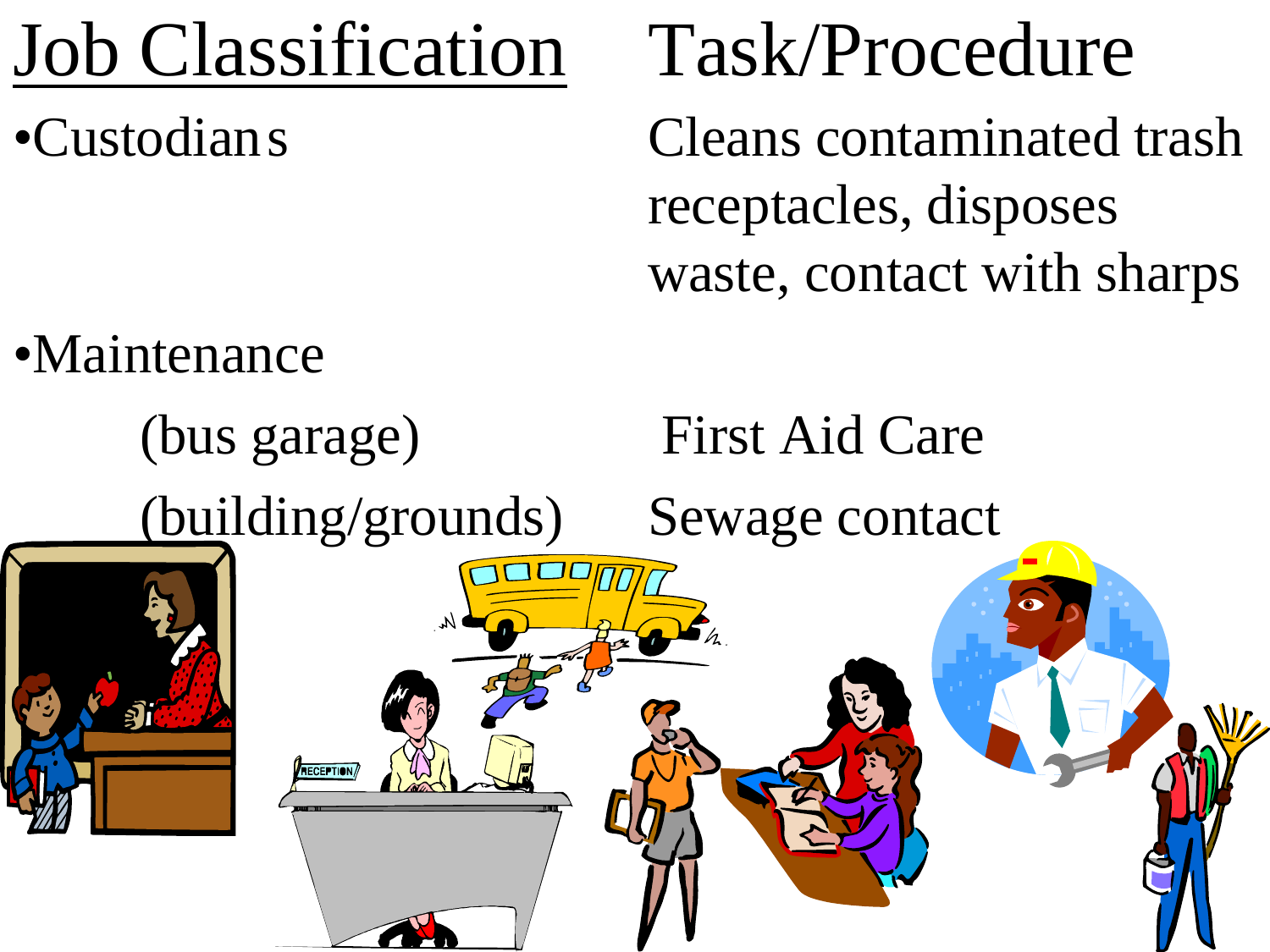**6) Coaches and Bus Drivers DO NOT need to worry about being exposed to Bloodborne pathogens as a part of their daily job duties.**

- a) True
- b) False

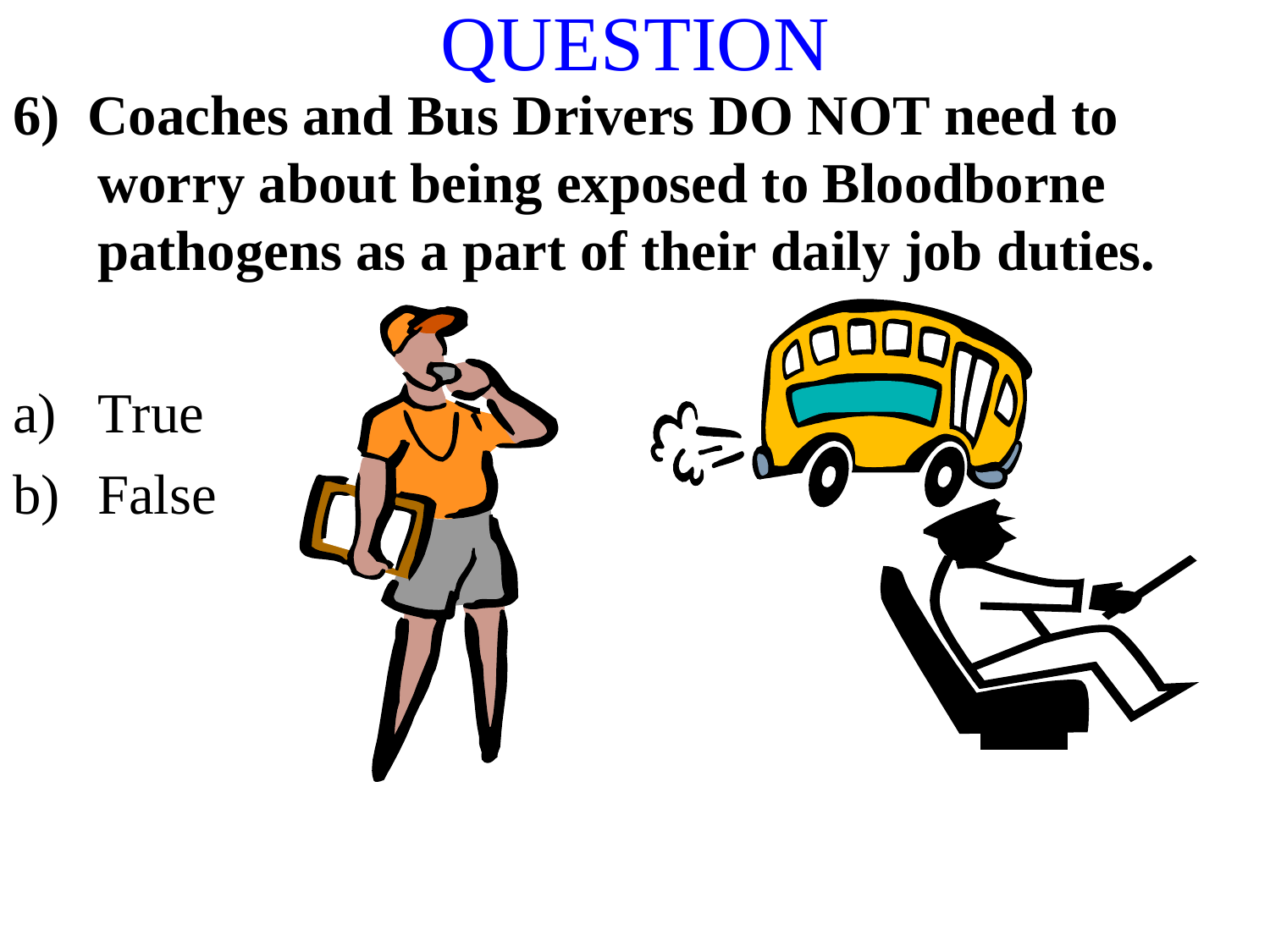# What is a "PATHOGEN" anyway?

• A bloodborne pathogen is present in human blood and can cause disease in humans.

•Did you know that there are at least 150 different bloodborne pathogens.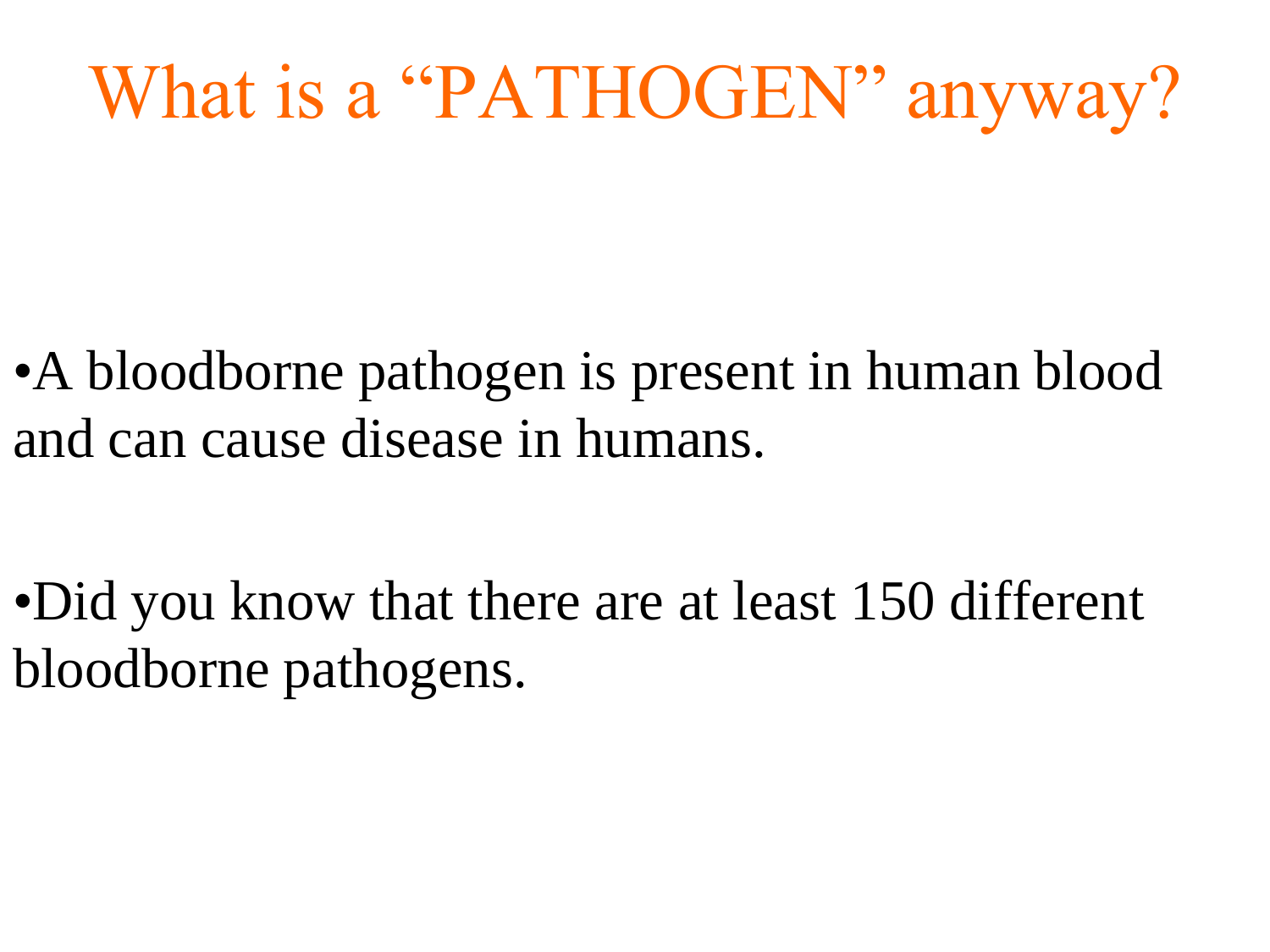#### Bloodborne Diseases

\*Remember that students are not immune from disease. These pathogens can affect anyone. Gender, the color of your skin, and where you live, have no bearing on who can become infected.

# Two common bloodborne diseases:

- 1) Hepatitis B Virus (HBV) and
- 2) Human Immunodeficiency Virus (HIV)

Bloodborne Pathogens in the school setting, refer most commonly to HBV and HIV.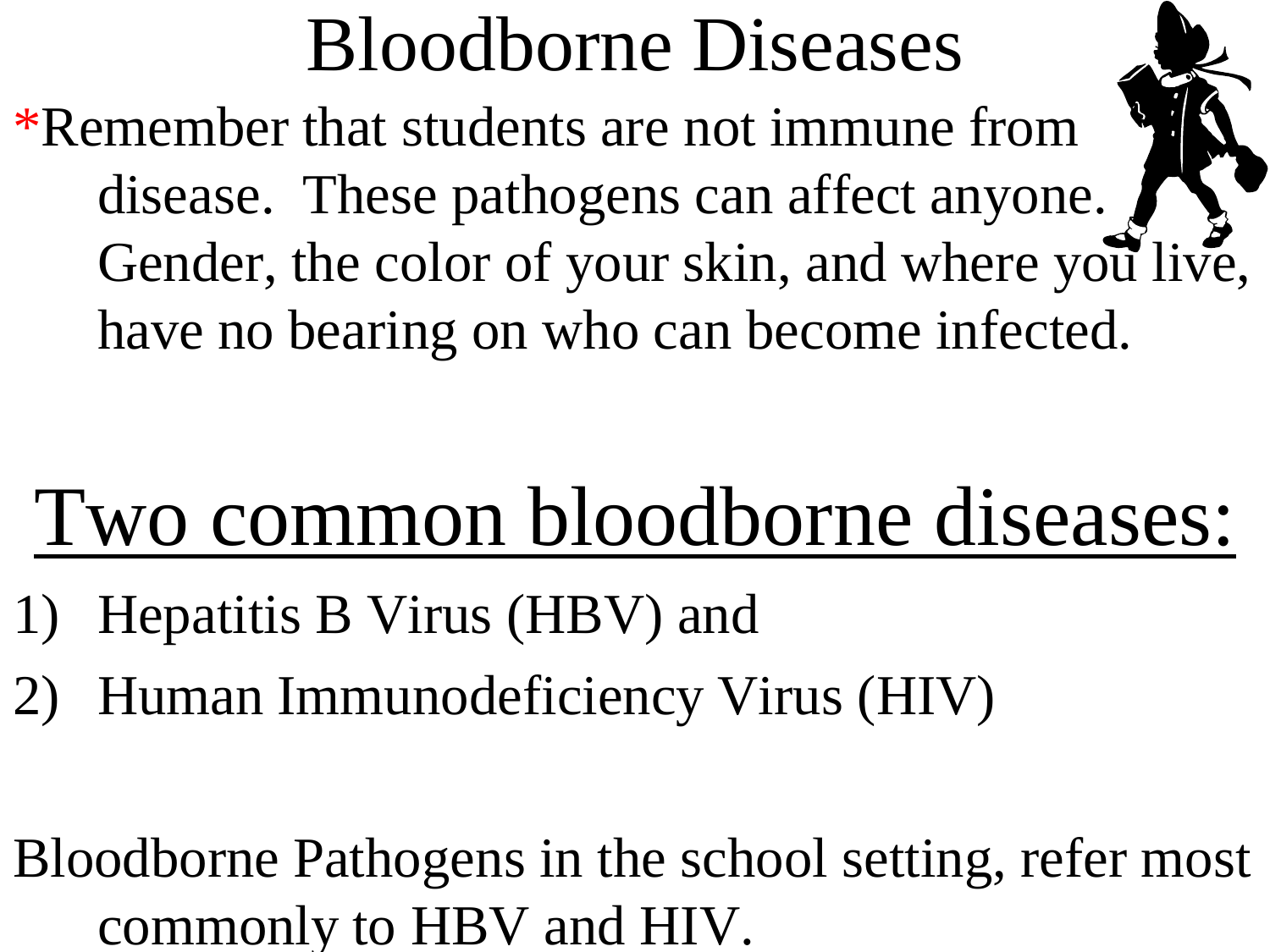#### Hepatitis B (HBV)

• HBV is easier to contract (actually **100** more times as likely) than HIV.

> \*One reason for this is that HBV can survive for up to **7 days in dried blood**

increasing chances of infection.

A) **Hepatitis** – means inflammation of the liver.

B) Symptoms: -Possibly none at all for a long period of time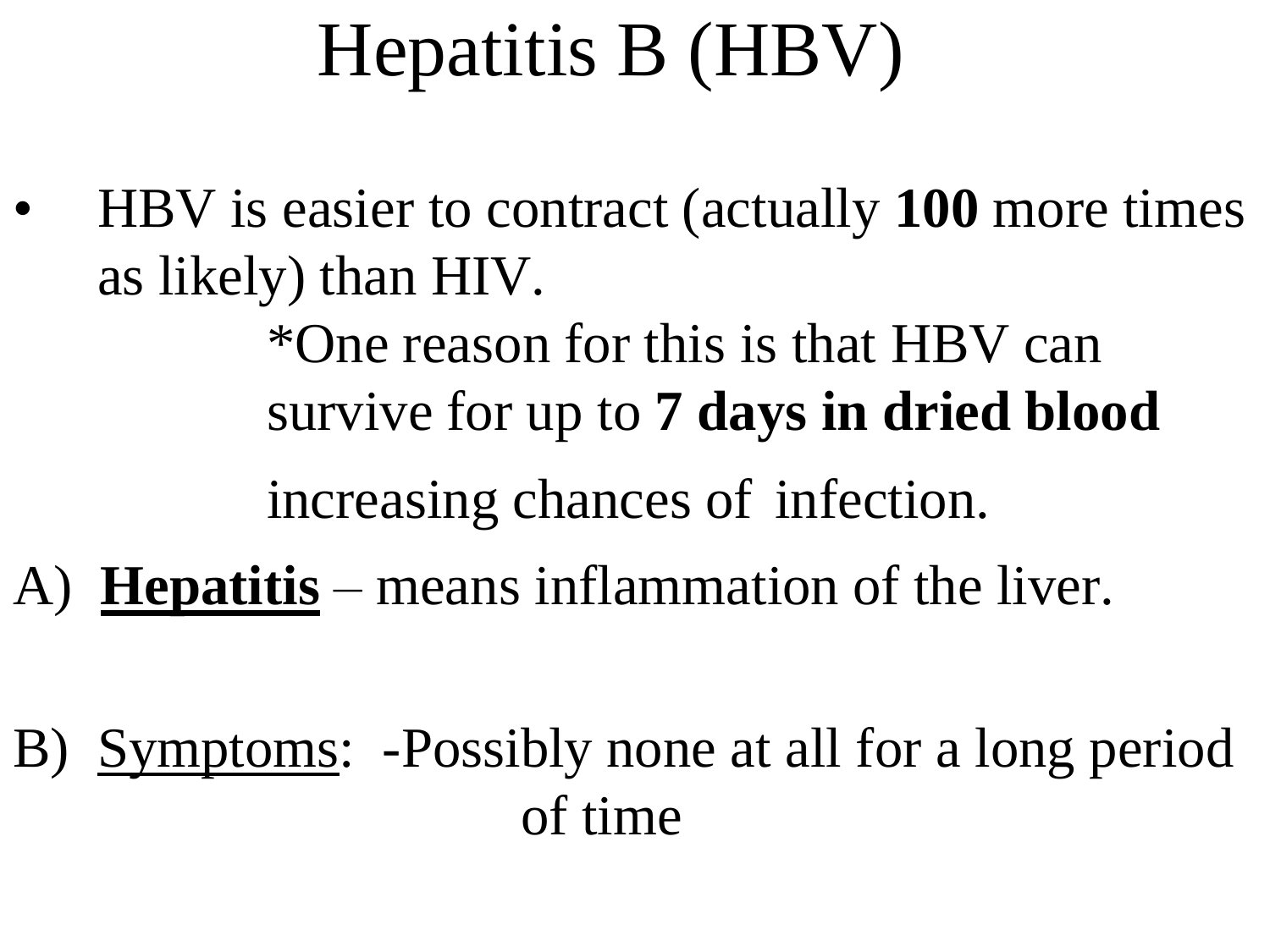#### Hepatitis B symptoms (continued)

-Flu-like symptoms such as nausea, vomiting, and fatigue.

-Appetite loss

- -Jaundice (or yellow skin)
- -Stomach pain
- -Clay colored stools
- -Dark urine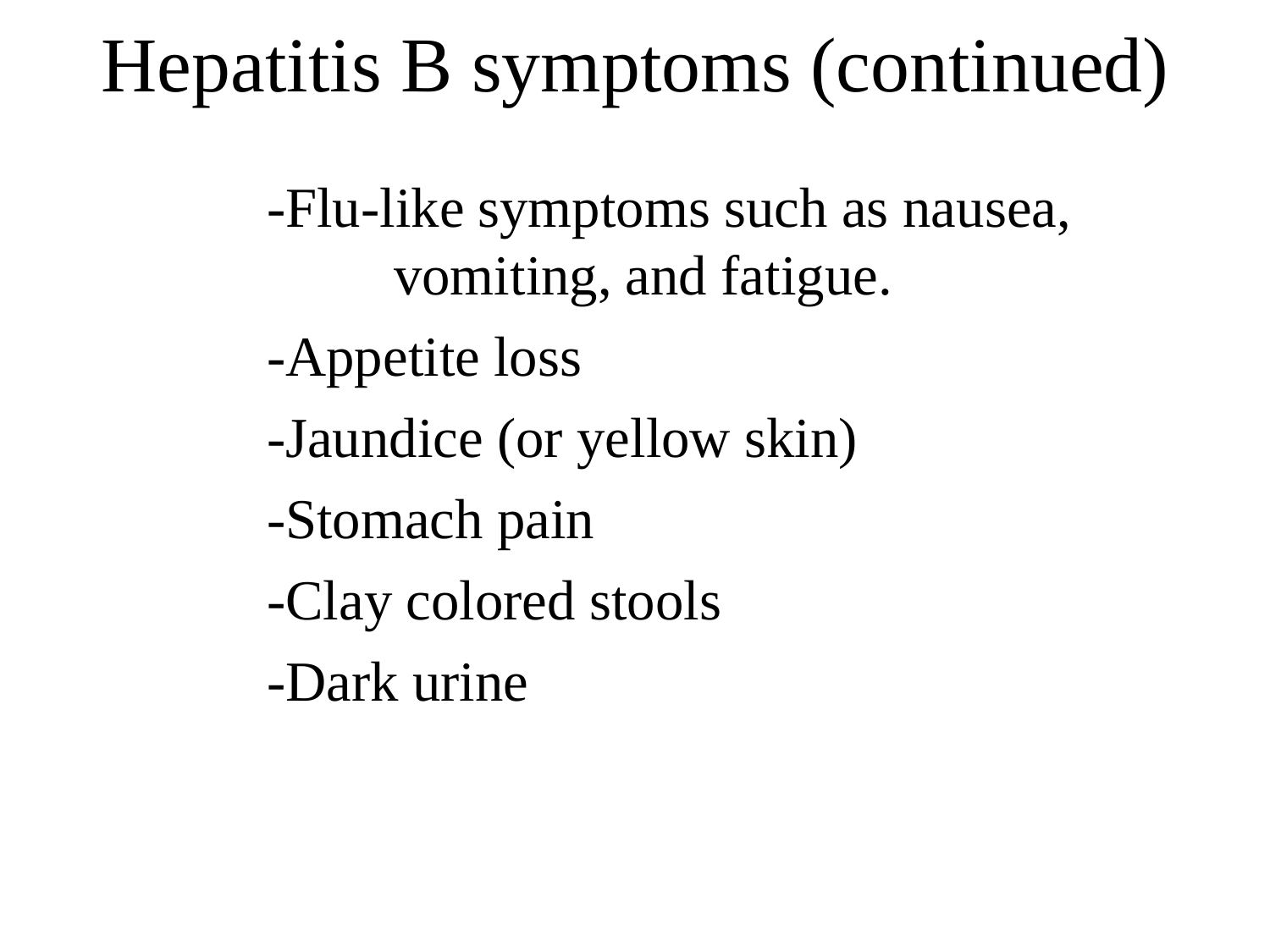#### Hepatitis B

- Outcome: -Liver damage
	- -Cirrhosis (a chronic degenerative disease of the liver)
	- -Liver Cancer
	- -Death (is almost certain if goes

untreated)

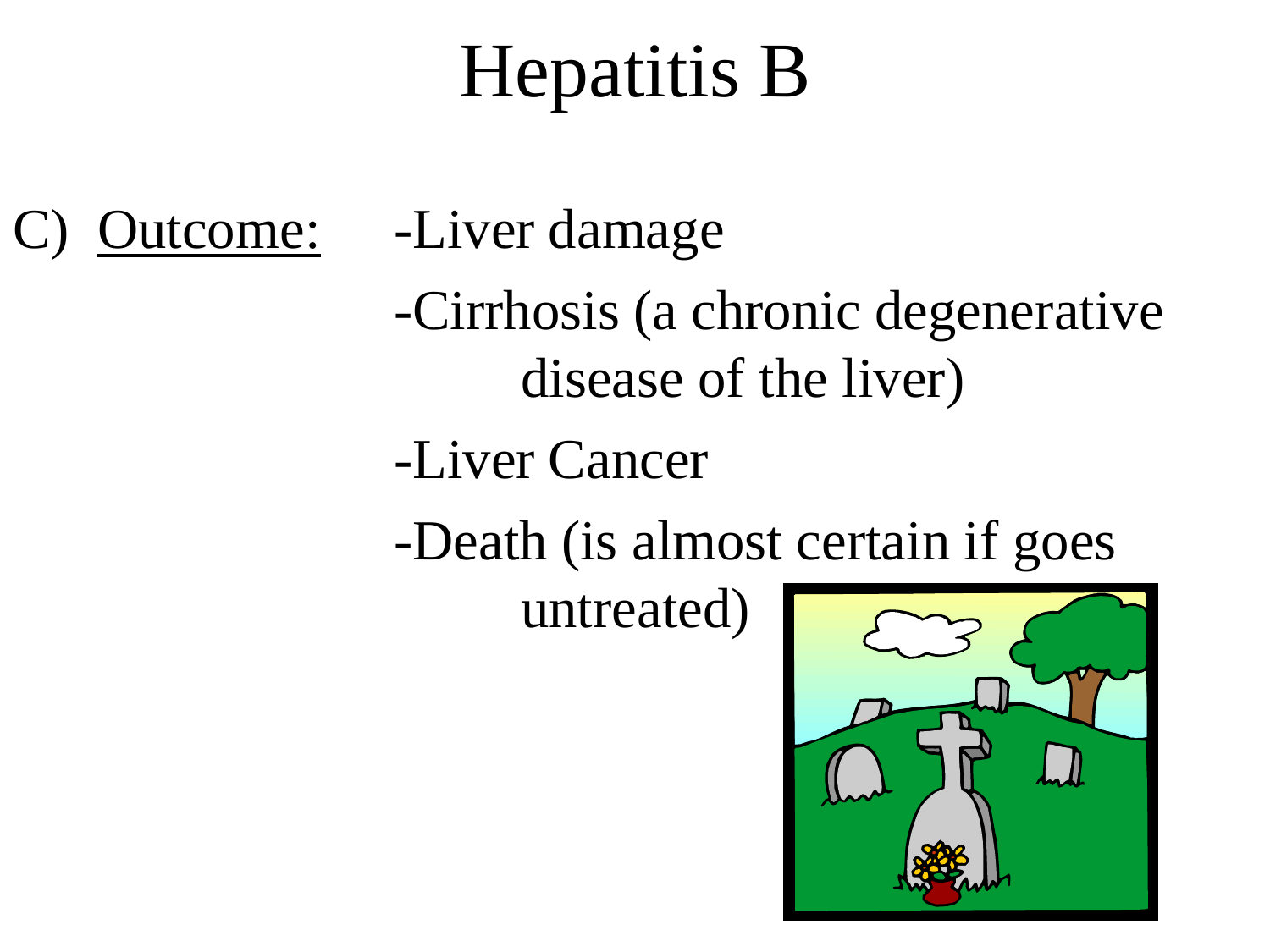#### Hepatitis B D) Prevention through vaccine:



You can protect yourself with the Hepatitis B Vaccination.

> \*\*Just a series of 3 shots over a 6 month period provide protection. Soreness, swelling, and redness are the most common side effects.

\*\*The cost of the Hepatitis B series will be reimbursed up to \$30 for all at risk employees (as identified by the school system) at high risk of occupational exposure.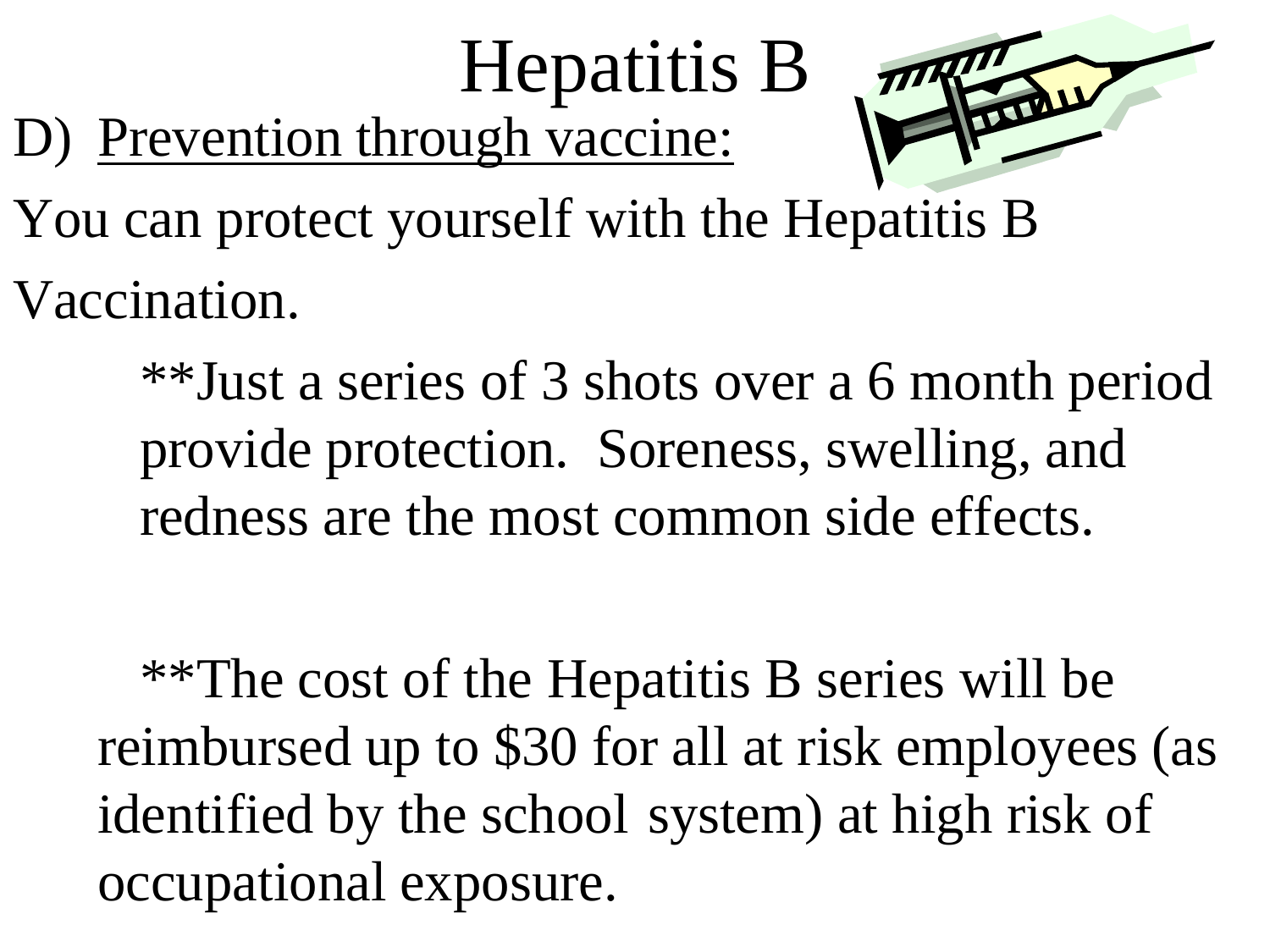### Hepatitis B Vaccination

#### **As stated in The Mercer County Board Of Education Bloodborne Pathogen Exposure Control Plan:**

- 1. Hepatitis B vaccination is available after the employee has received the required training and within 10 working days of initial assignment to all employees who have occupational exposure unless the employee has previously received the complete Hepatitis B vaccination series, antibody testing has revealed that the employee is immune, or the vaccine is contraindicated for medical reasons.
- 2. The district will not make participation in a prescreening program a prerequisite for receiving Hepatitis B vaccination.
- 3. If the employee initially declines Hepatitis B vaccination but at a later date while still covered under the plan decides to accept the vaccination, the district provides for the Hepatitis B vaccination at that time.
- 4. The district assures that employees who decline to accept Hepatitis B vaccination offered by the district sign the following statement: "I understand that due to my occupational exposure to blood and other potentially infectious materials I may be at risk for acquiring Hepatitis B Virus (HBV) infection. I have been given the opportunity to be vaccinated with Hepatitis B vaccine, at no charge to myself. However, I decline Hepatitis B vaccination at this time. I understand that by declining this vaccine, I continue to be at risk for acquiring Hepatitis B, a serious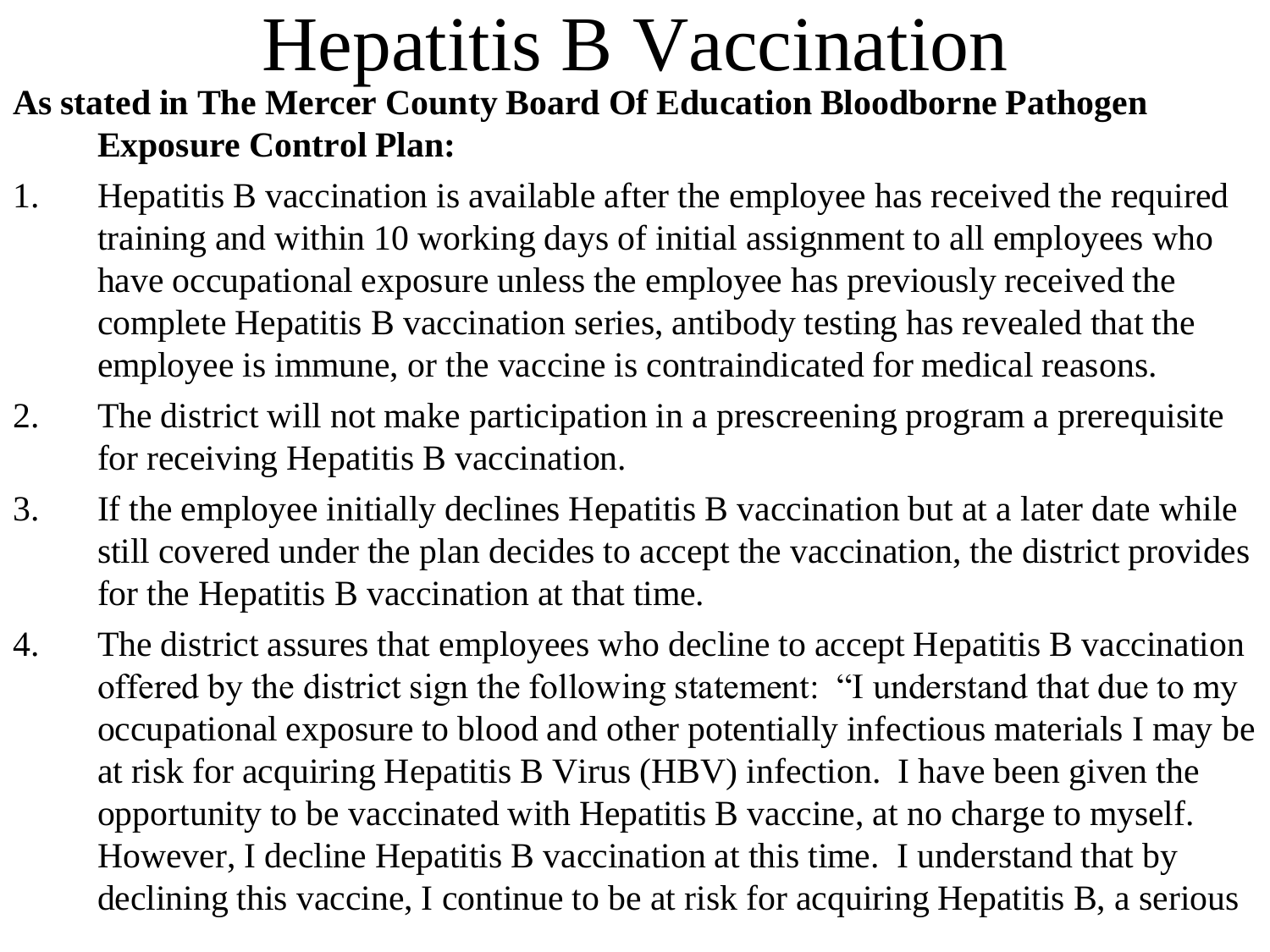# Hepatitis B Vaccination (continued)

disease. If in the future I continue to have occupational exposure to blood or other potentially infectious materials and I want to be vaccinated with Hepatitis B vaccine, I can receive the vaccination series at no charge to me."

5. If a routine booster dose(s) of Hepatitis B vaccine is recommended by the U.S. Public Health Service at a future date, such as booster dose(s) will be available.

> \*\*You have the right to decline the vaccine, but **must sign** the Hepatitis B Vaccine Declination statement per the Exposure Control Plan.

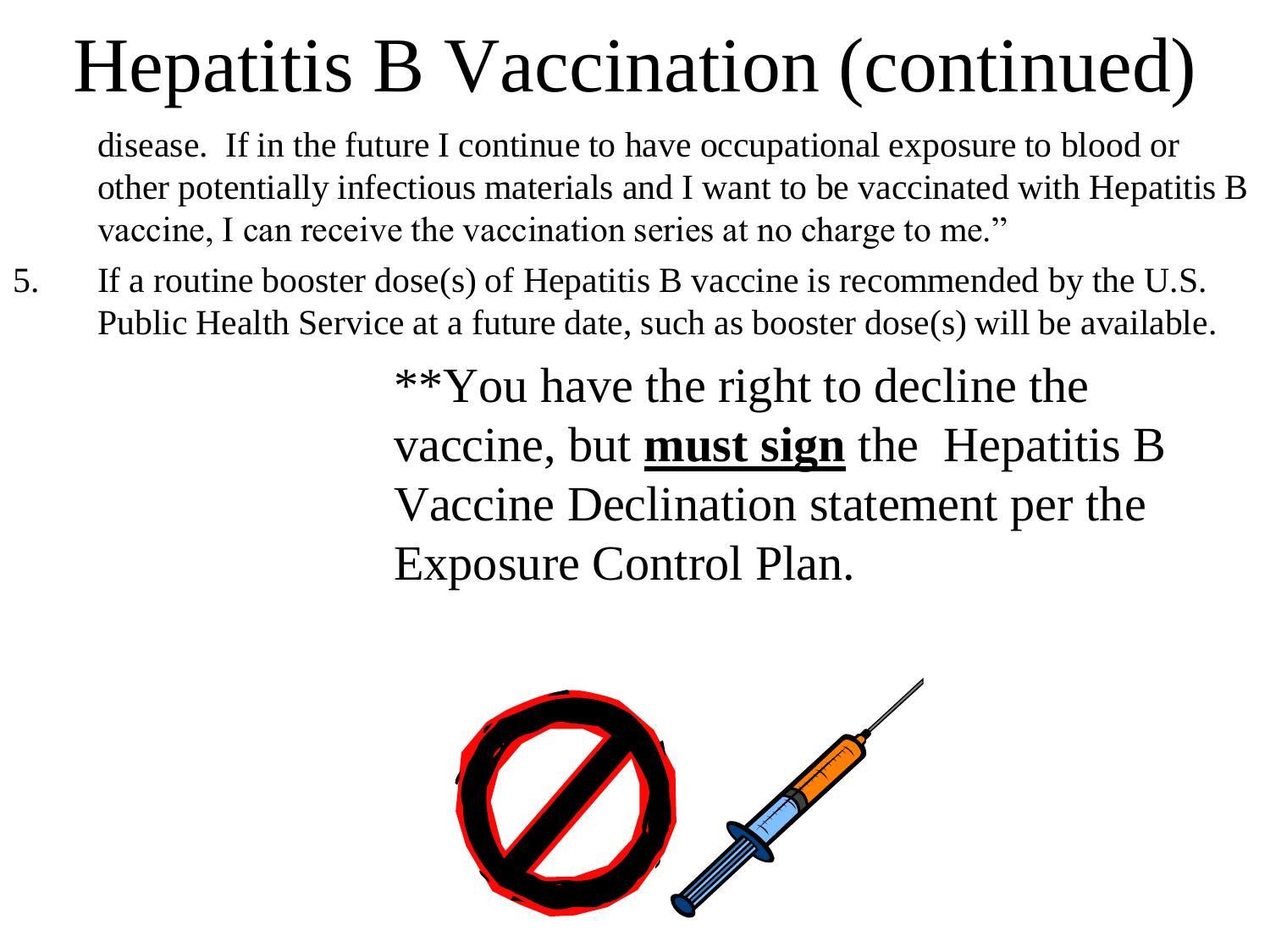#### Hepatitis B Vaccine Declination [Mandatory] Mercer County Board of Education Harrodsburg, KY

 I understand that due to my occupational exposure to blood or other potentially infectious materials I may be at risk for acquiring Hepatitis B Virus [HBV] infection. I have been given the opportunity to be vaccinated with Hepatitis B vaccine, at no charge to myself. However, I decline Hepatitis B vaccination at this time. I understand that by declining the vaccine, I continue to be at risk of acquiring Hepatitis B, a serious disease. If in the future I continue to have occupational exposure to blood or other potentially infectious materials and I want to be vaccinated with Hepatitis B vaccine, I can receive the vaccination series and be reimbursed up to \$30 for the series.

| Employee's Name      |                    |  |
|----------------------|--------------------|--|
| Employee's Signature |                    |  |
| Date                 | Witness Signature: |  |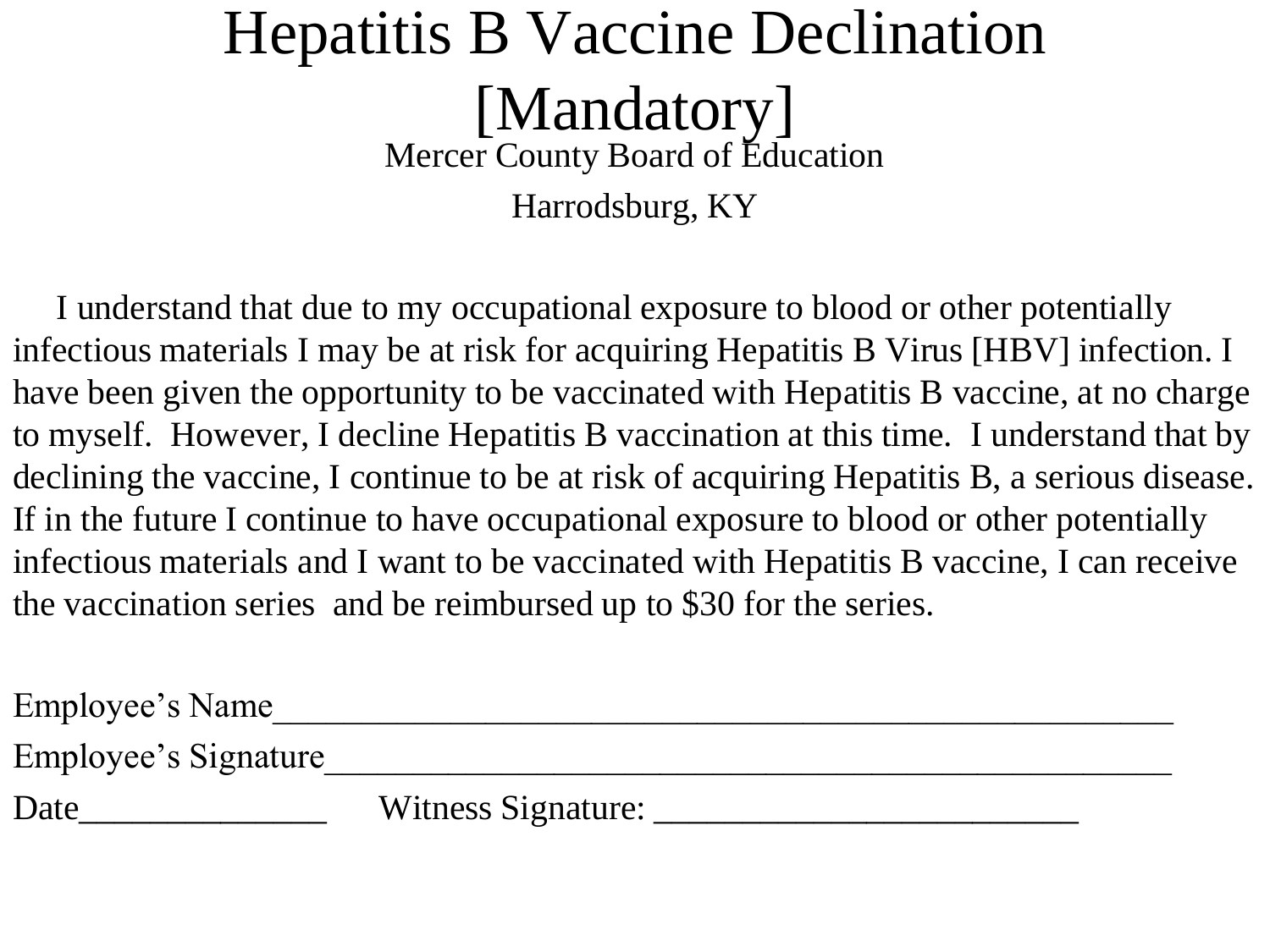- **7) Everyone who is infected with HBV will have symptoms.**
- a) True
- b) False

- **8) In most cases HBV responds to medical treatment.**
- a) True
- b) False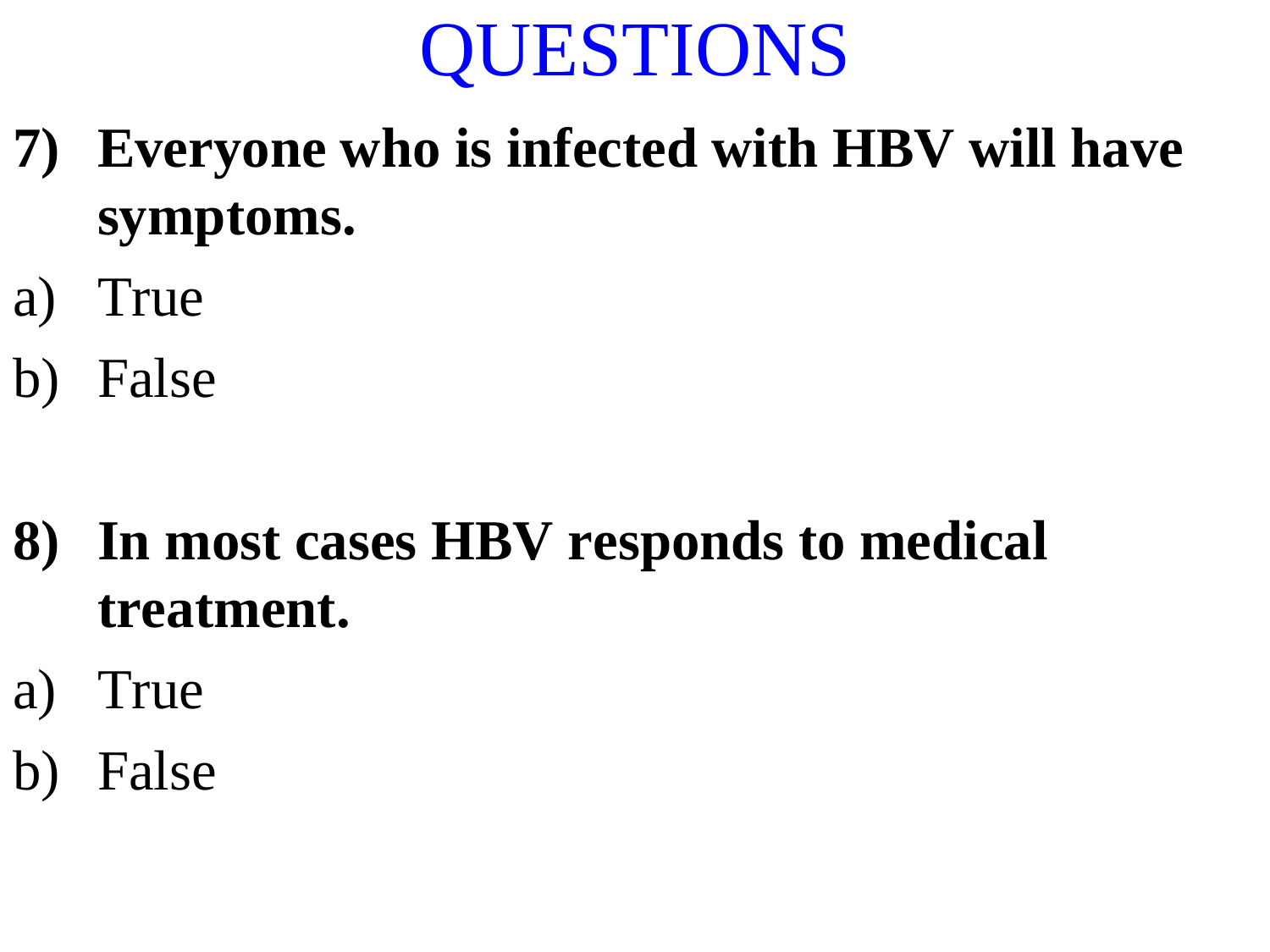**9) HBV can survive on environmental surfaces dried at room temperature for at least a week.** 

- a) True
- b) False



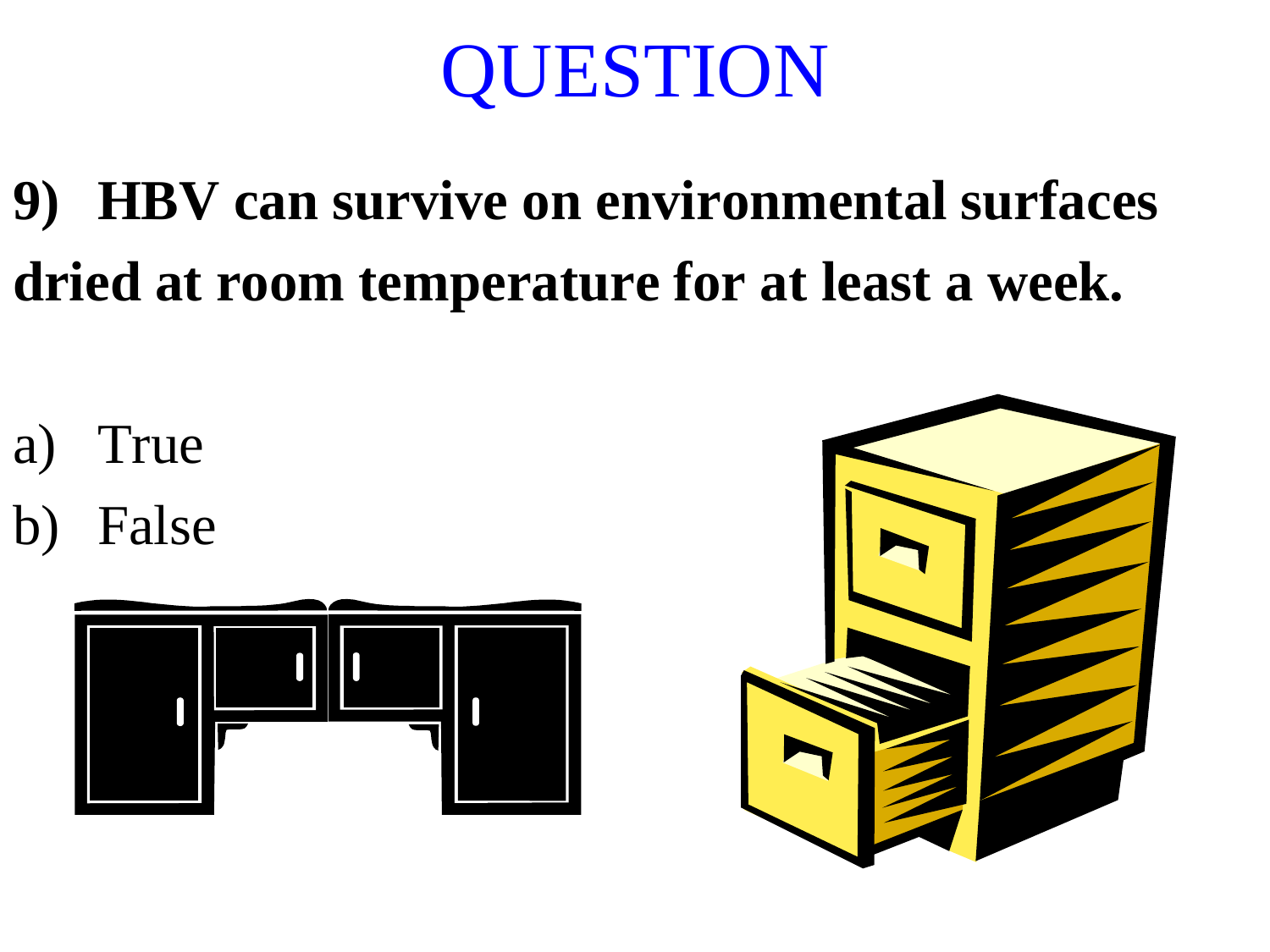- **10)What form should be filled out if an employee has been designated as having the potential to come in contact with Hepatitis B refuses the Hepatitis B vaccine?**
- a) Hepatitis B Declination
- b) Hepatitis B Refusal
- c) Hepatitis B Proclamation



- **11) Only hospital workers should be vaccinated against HBV**
- a) True
- b) False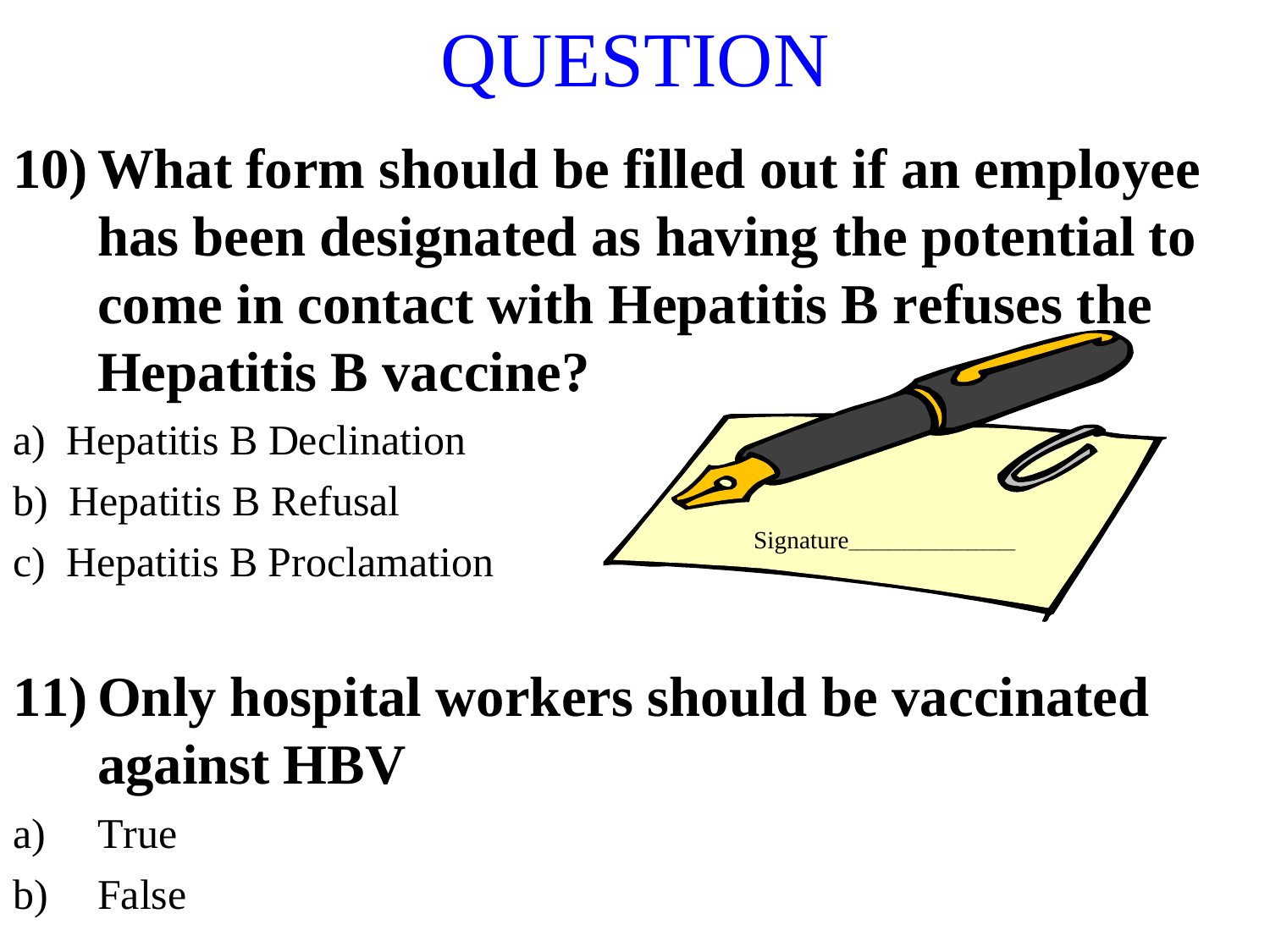#### Human Immunodeficiency Virus (HIV)

- HIV causes the disease called AIDS (Acquired Immunodeficiency Syndrome)
- **A) HIV -**Attacks the body's immune system which reduces it's ability to fight disease.
- B) Symptoms: -Flu-like symptoms such as fever, diarrhea, fatigue, loss of appetite -sore throat
	- -nausea
	- -headaches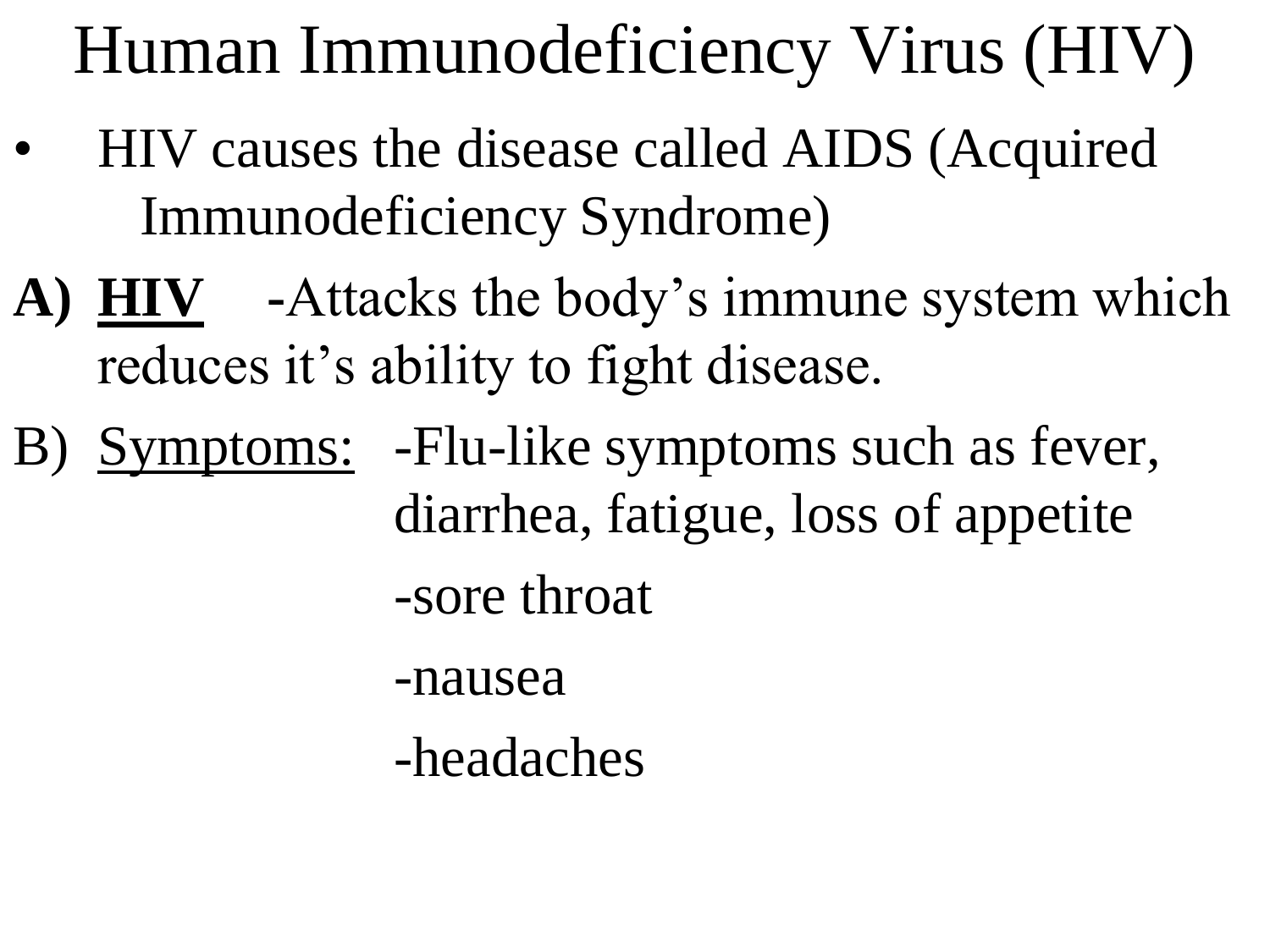#### HIV Symptoms (continued)

-One may unknowingly spread the disease because you can carry the (HIV) virus without developing the symptoms for several years

FACT \*\*The fastest growing population with AIDS is the heterosexual community.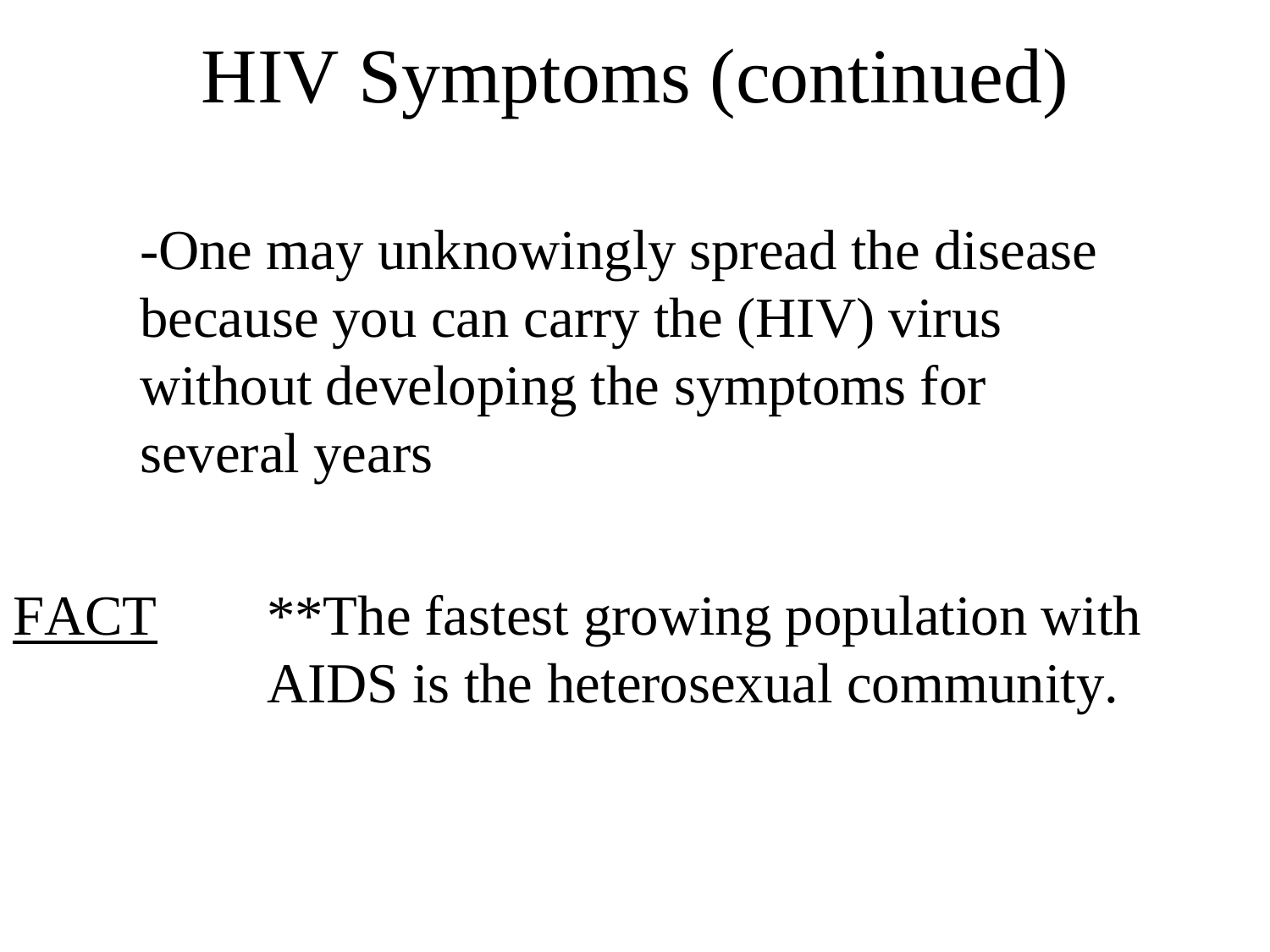#### HIV Outcome (Continued) Outcome: May develop AIDS-related illnesses including:

-Cancer

-Neurological problems

-other opportunistic infections

D) Unfortunately there is NO preventable vaccine

**\* However understanding how bloodborne diseases are transmitted is an important step toward protection."**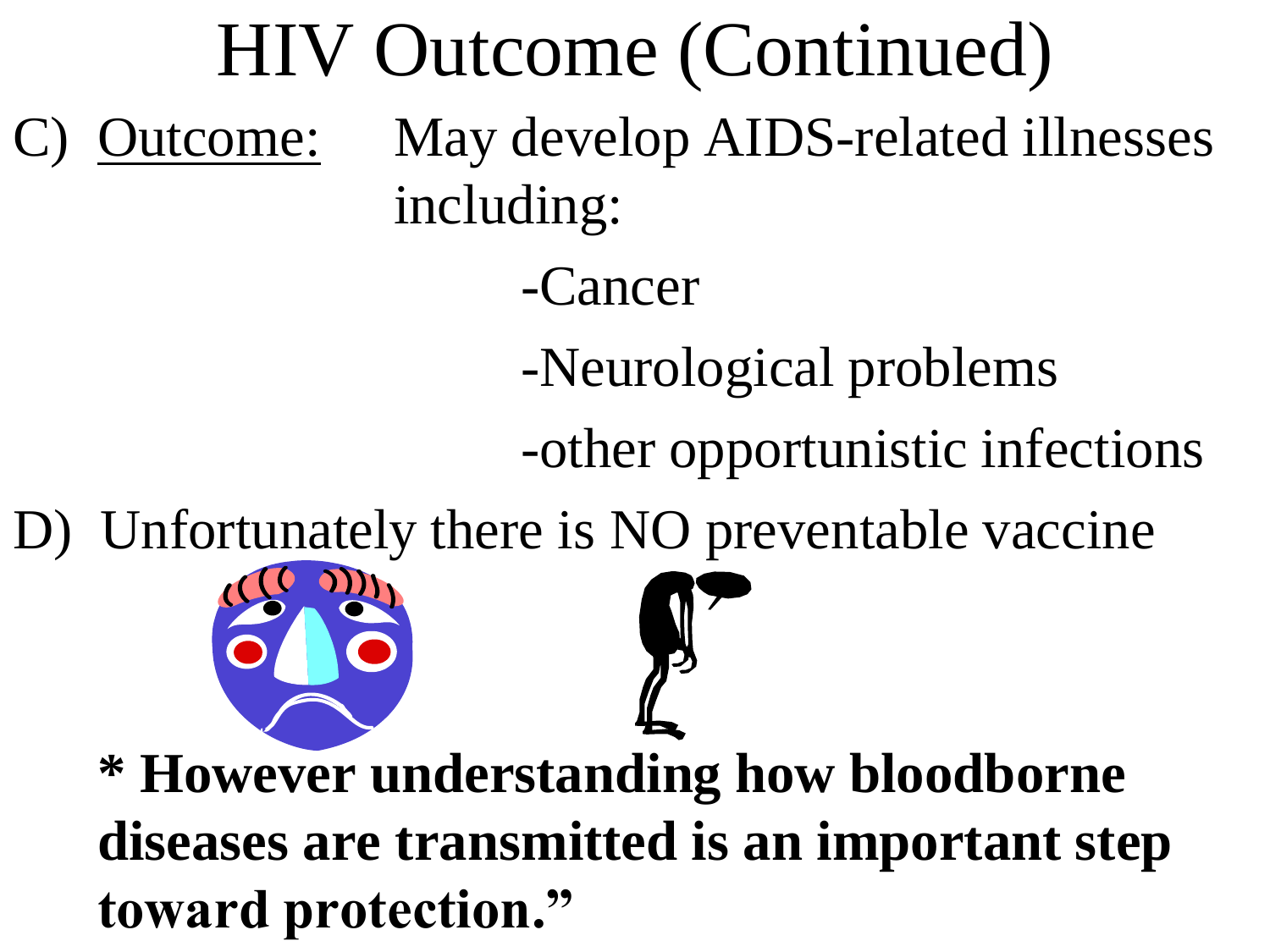- **12) The infectious disease carried by blood that you should be concerned with is only HIV.**
- a) True
- b) False

- **13) Inner city children are the only children infected with HIV or HBV.**
- a) True
- b) False

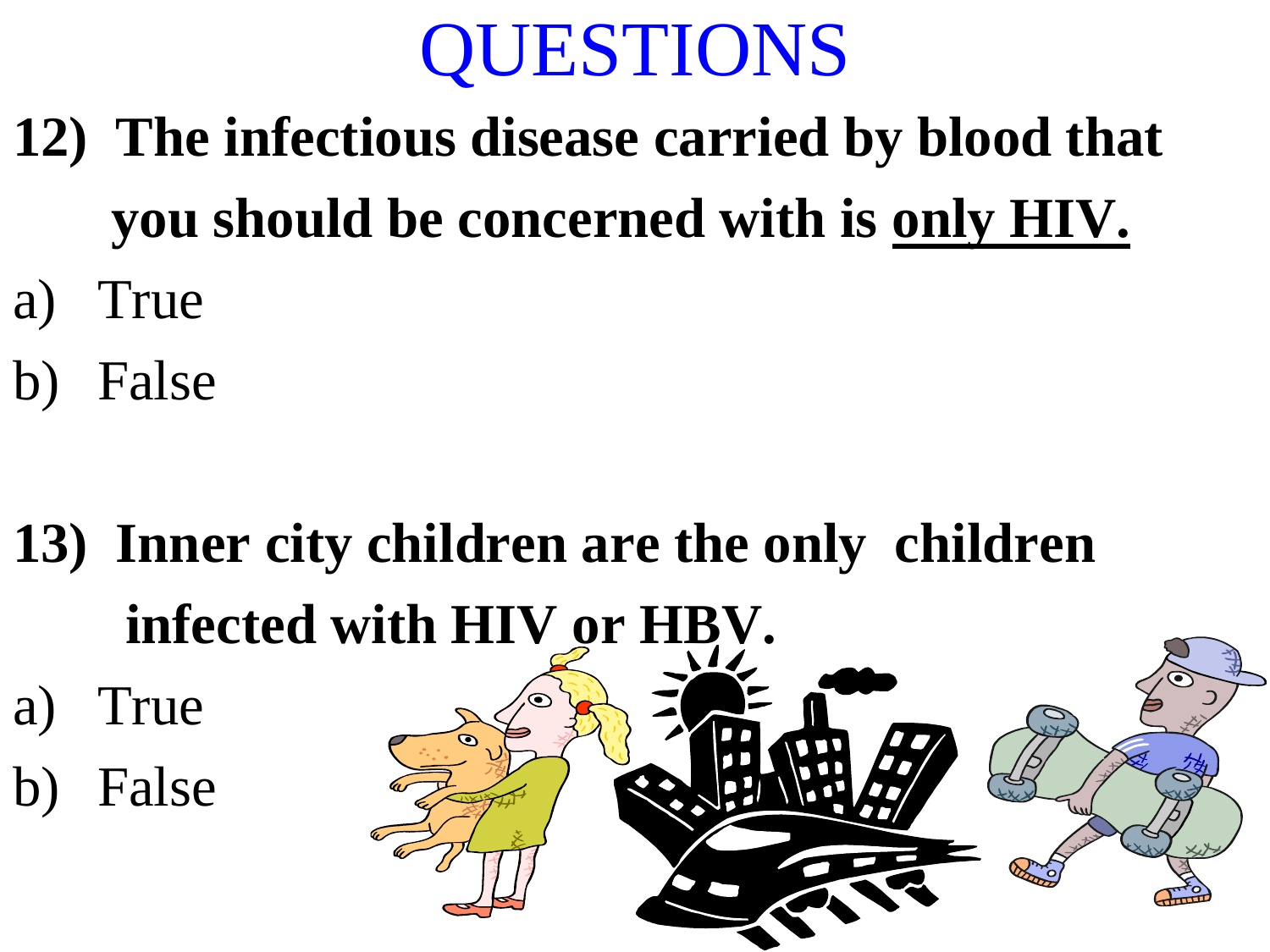

**14) In the early stages, HIV symptoms may include fever, diarrhea, and fatigue.**

- a) True
- b) False

- **15) You can only get HIV and HBV through sexual contact or by sharing needles.**
- a) True
- b) False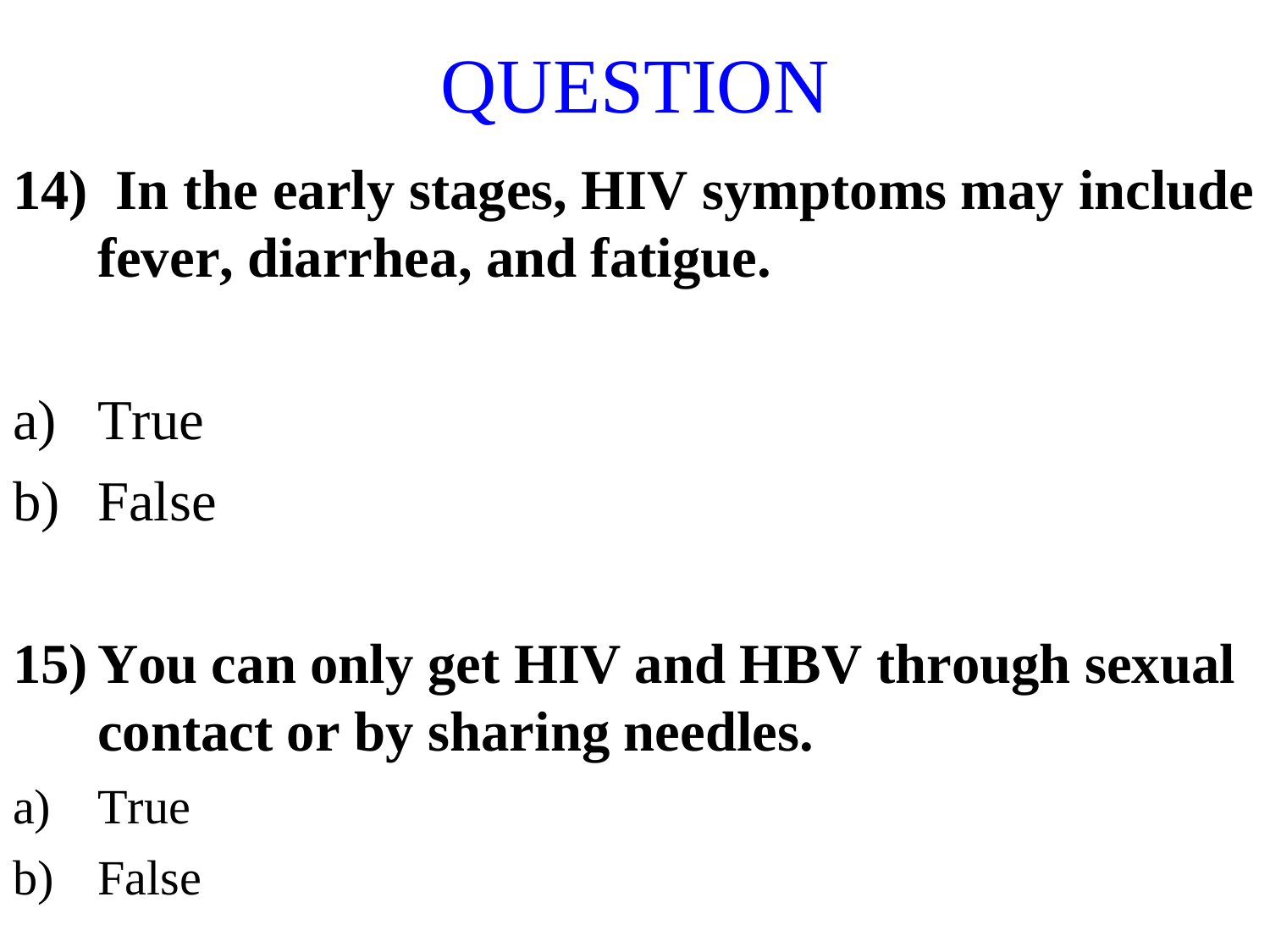# Workplace Transmission

• HBV, HIV, and other pathogens may be present in blood or other materials such as:

> -semen and vaginal secretions -body fluids with visible  $\otimes$  blood -torn or loose skin

- They are not typically spread through air, sweat, tears, or saliva
- Saliva with visible blood after dental work would be an exception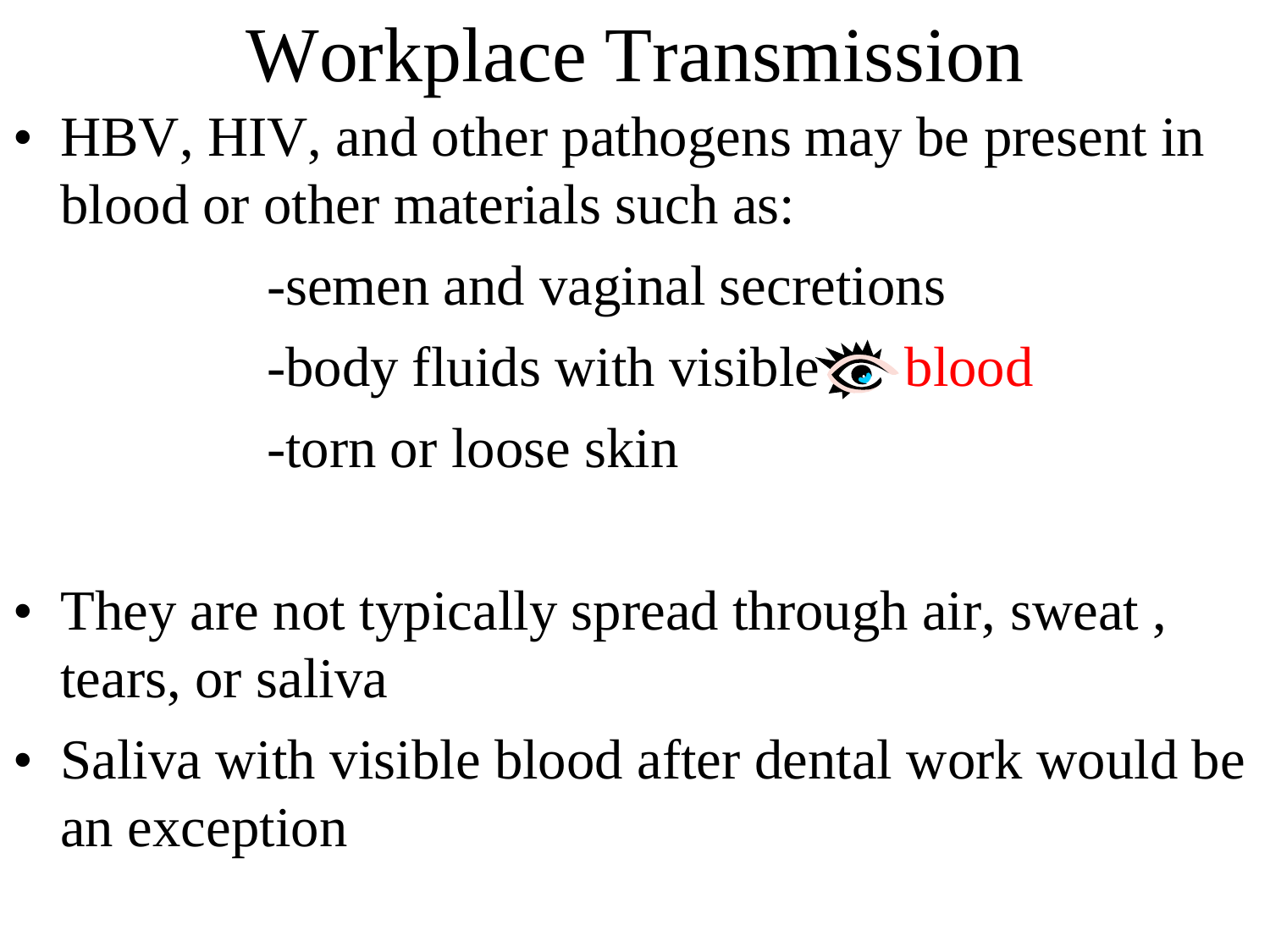# Workplace Transmission (continued)

• "**OPEN DOORS**" for infection include:

-open cuts, nicks, or abrasions

-dermatitis, acne

-mucous membranes



• The most common modes of transmission in the work place include:

> 1) Indirect Transmission blood coming in contact with mucous membranes (mouth, nose, eyes) or non-intact (open) skin

2) Accidental Injury from contaminated sharps such as broken glass, sharp metal, needles, knives, and exposed ends of orthodontic wires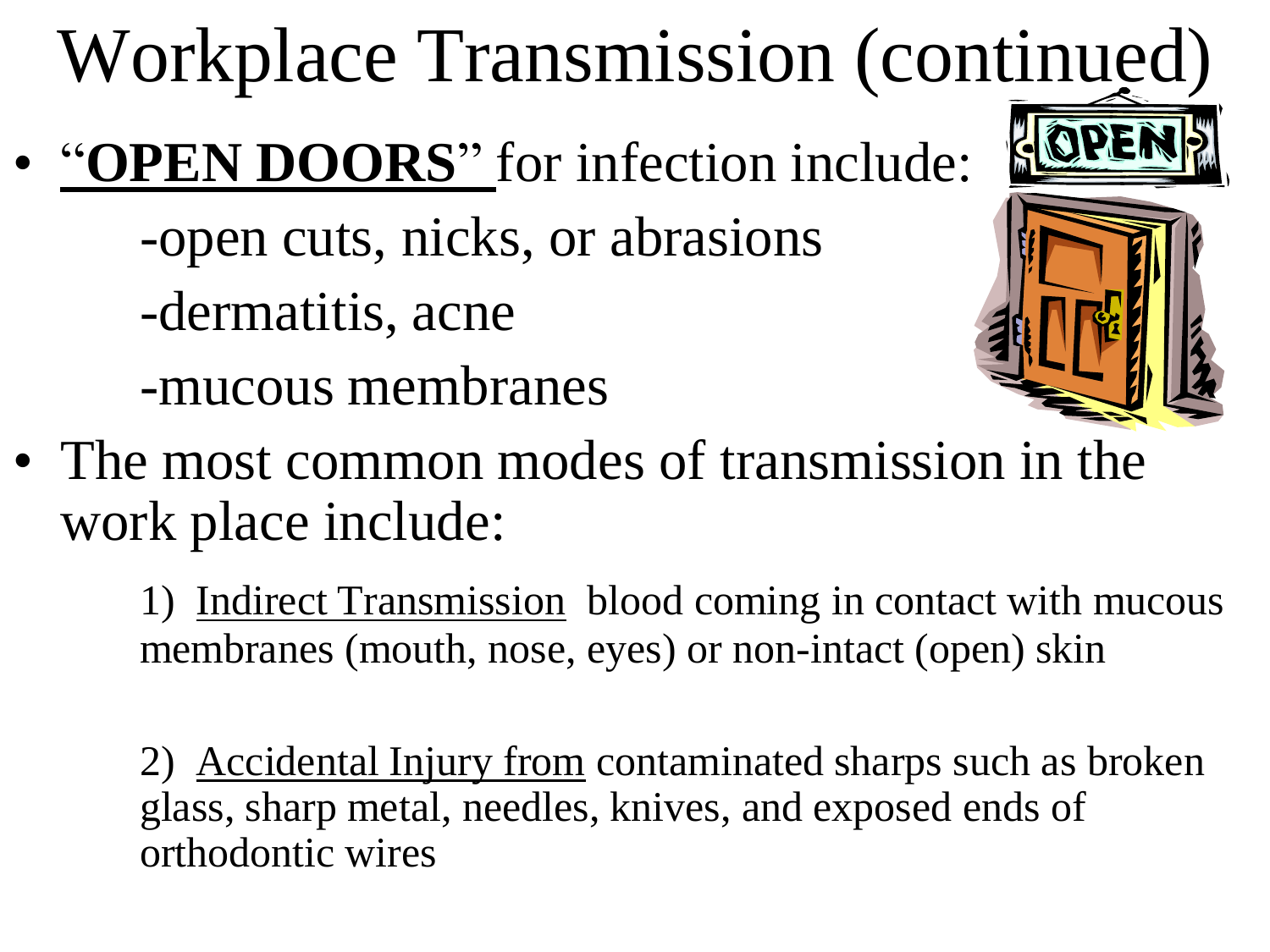

#### **16) One of the most common modes of transmission in the workplace is**

- a) Blood in contact with intact skin
- b) Blood in contact with mucous membranes
- c) Touching nasal secretions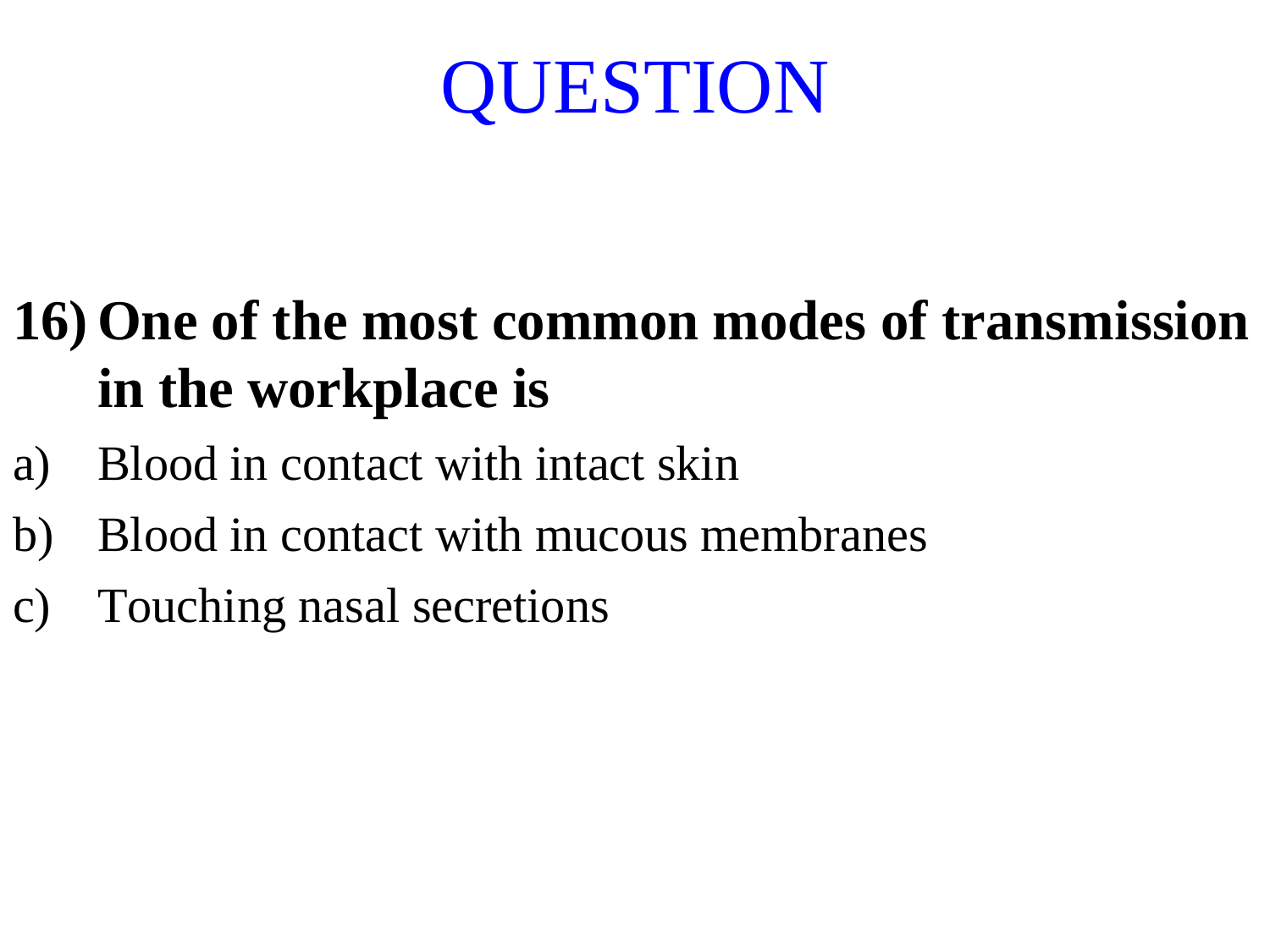#### **Preventing Infection**

The keys to preventing infection are:

1) Understanding the dangers you face and

2) Knowing how to protect yourself by following **Universal Precautions**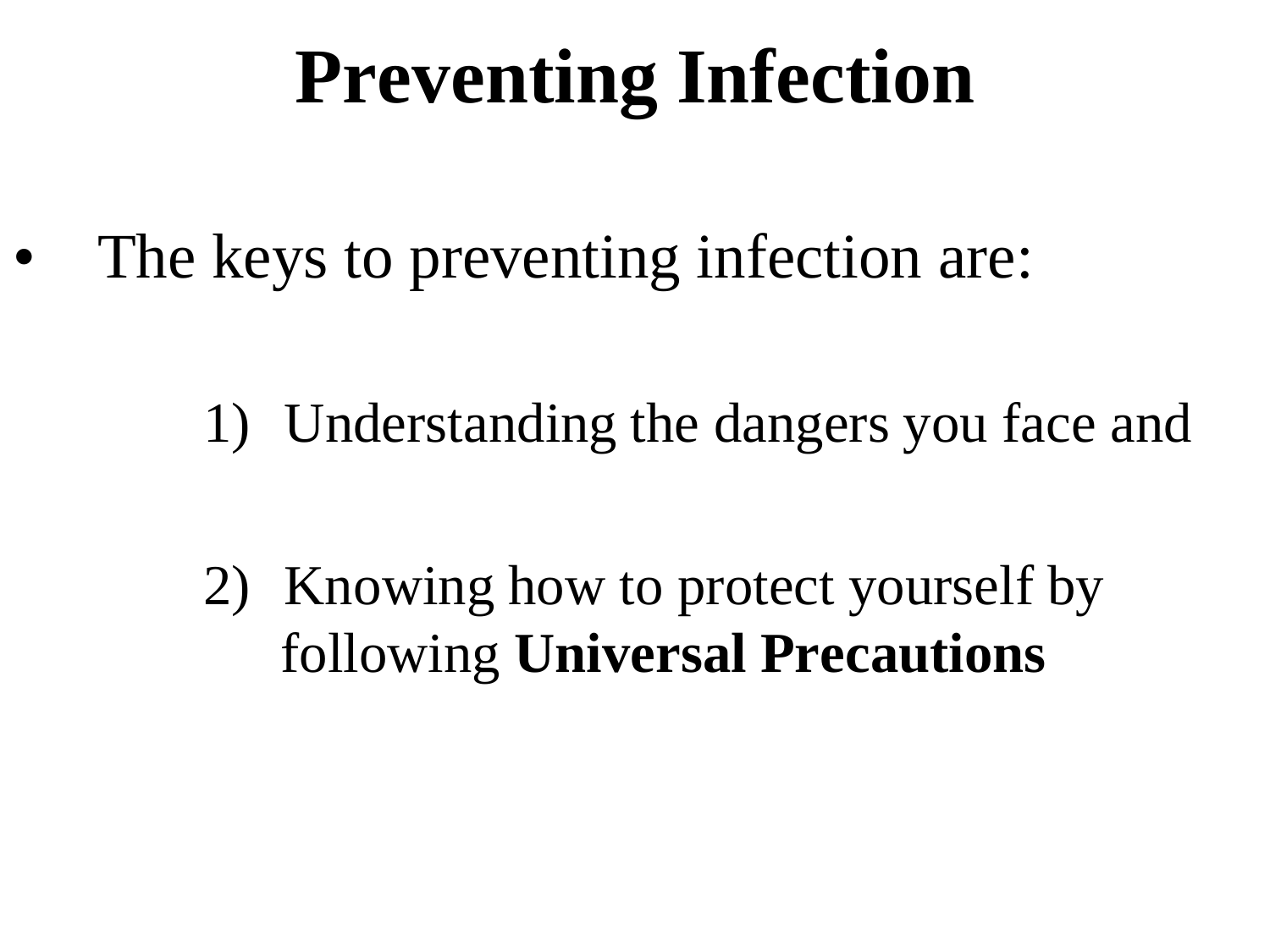#### **Universal Precautions**

• Universal Precautions are intended to prevent transmission of infection, as well as decrease the risk of exposure for school personnel and students. It is not currently possible to identify all infected individuals. Universal precautions pertain to blood and other potentially infectious materials containing blood. These precautions do not apply to other body fluids and wastes such as saliva, sputum, feces, tears, nasal secretions, vomitus, and urine unless blood is visible in the materials. However, these other body fluids and waste can be sources of other infections and should be handled as if they are infectious.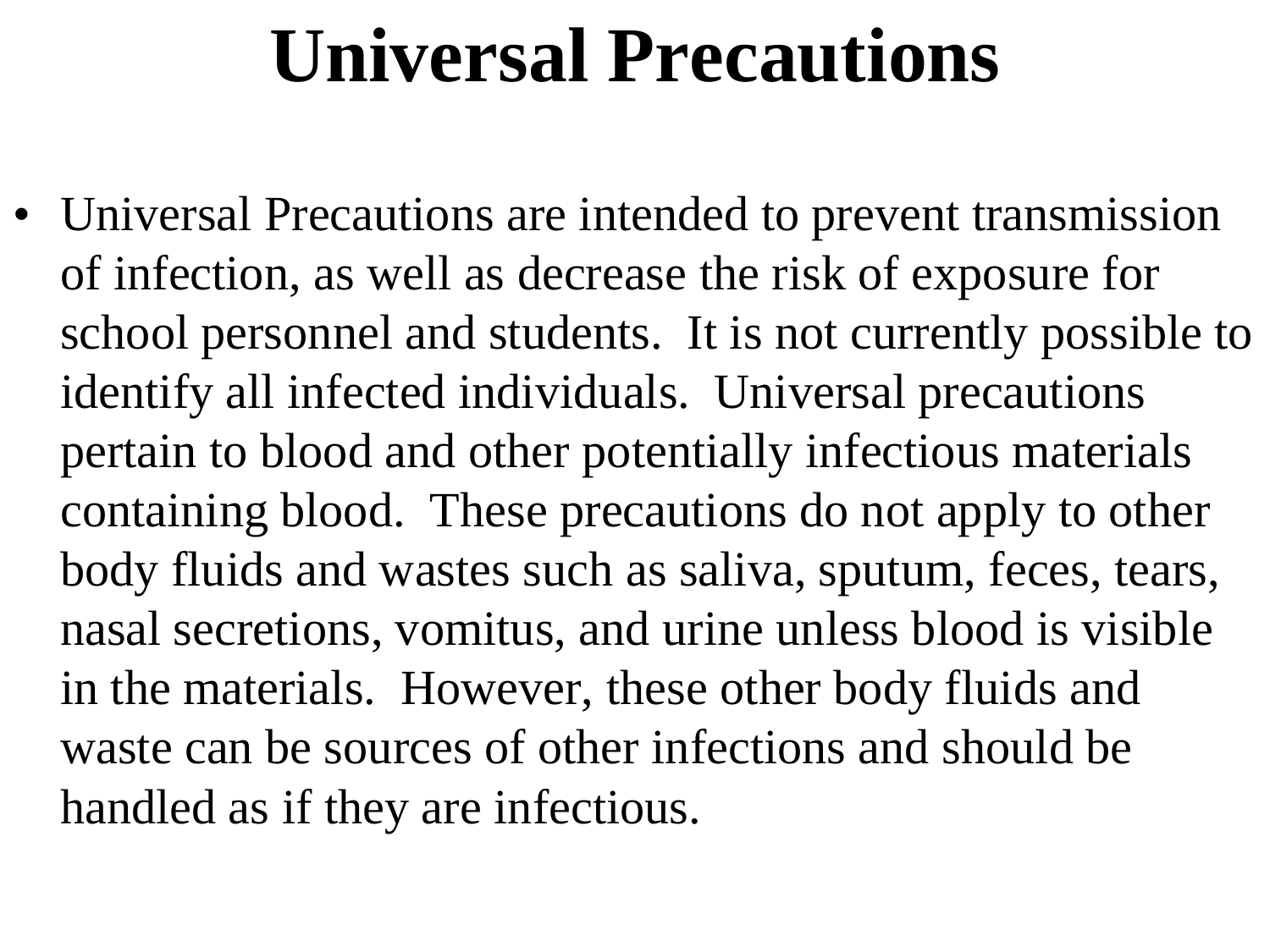# **Handwashing**

- Proper handwashing is one of the most crucial steps to preventing the spread of infection. Below are listed the steps to perform proper handwashing.
- 1) Remove textured jewelry from hands and wrists
- 2) Dispense paper towel
- 3) Use running water to wet hands and wrists
- 4) Lather soap, using friction to clean all hand surfaces for at least 30 seconds
- 5) Rinse well with warm water and dry hands with the paper towel that was dispensed and ready
- Use paper towel to turn off water

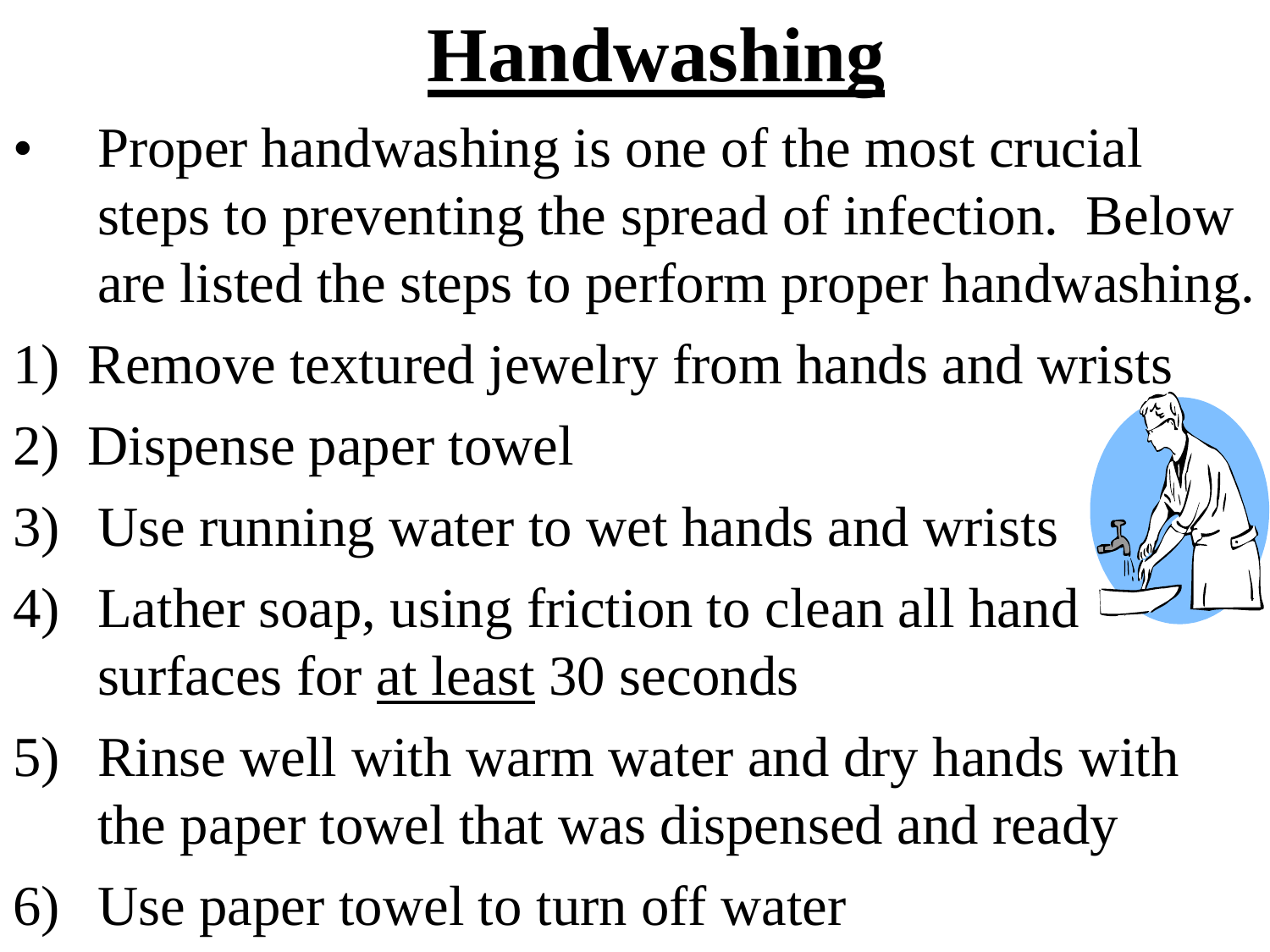• Hands should be washed before and after contact with an individual and between different sites on an individual. If hands come in contact with blood or potentially infectious materials wash immediately. Hands should be washed whether gloves are worn or not.

# **Barriers**

• Barrier use in intended to reduce the risk of contact with blood and body fluids as well as to control the spread of infectious agents from individual to individual. Barriers anticipated for use at school include disposable gloves, absorbent materials, and resuscitative devices. Gloves should be removed without touching the outside and disposed of after use.

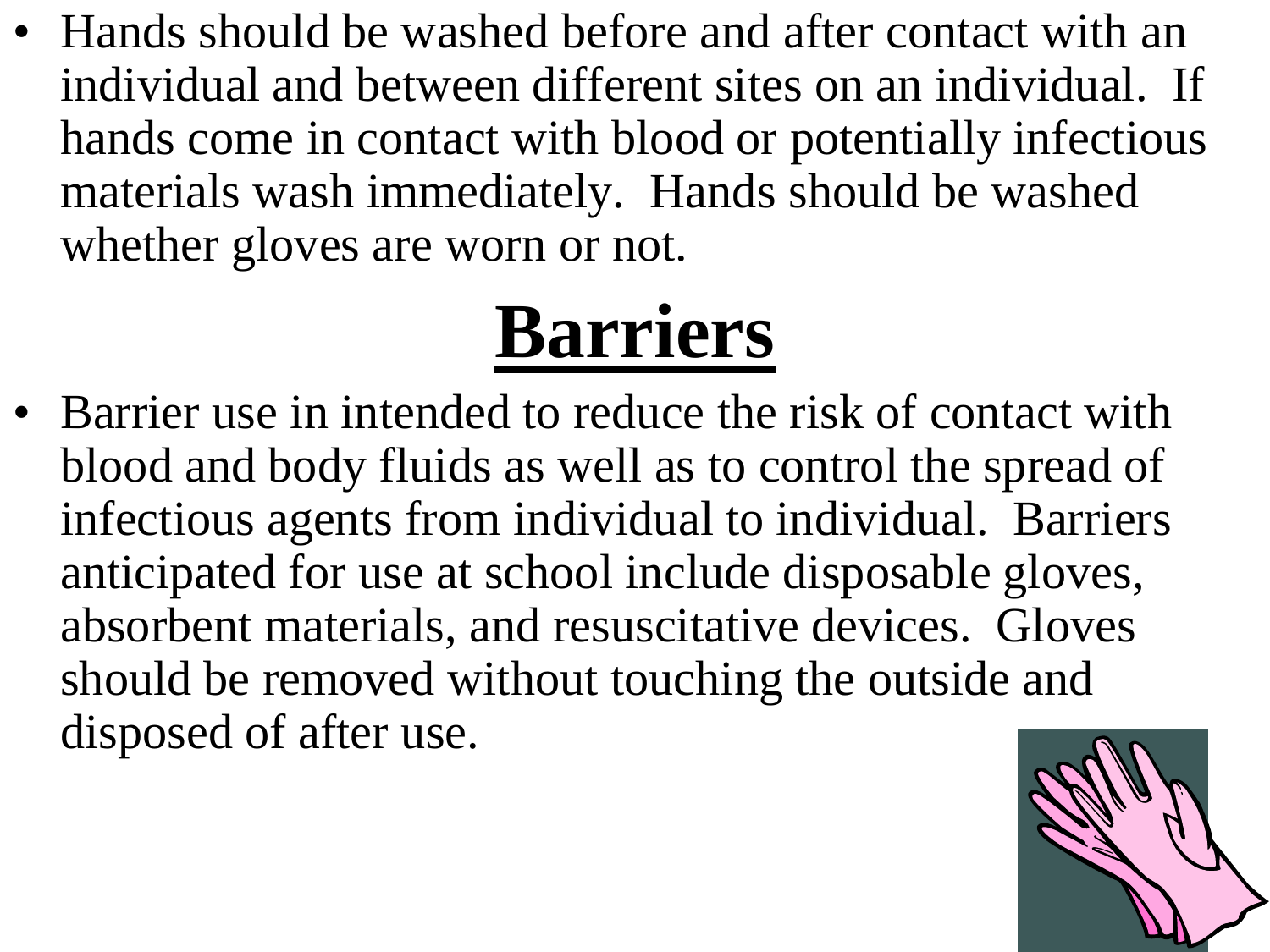# Choosing Personal Protective Equipment

- Gloves are worn when it is anticipated you will have contact with blood or other potentially infectious materials.
- Masks in combination with eye protection can be worn whenever splashes, sprays, or droplets may be generated.
- Gowns, aprons, or lab coats can be worn to protect clothing.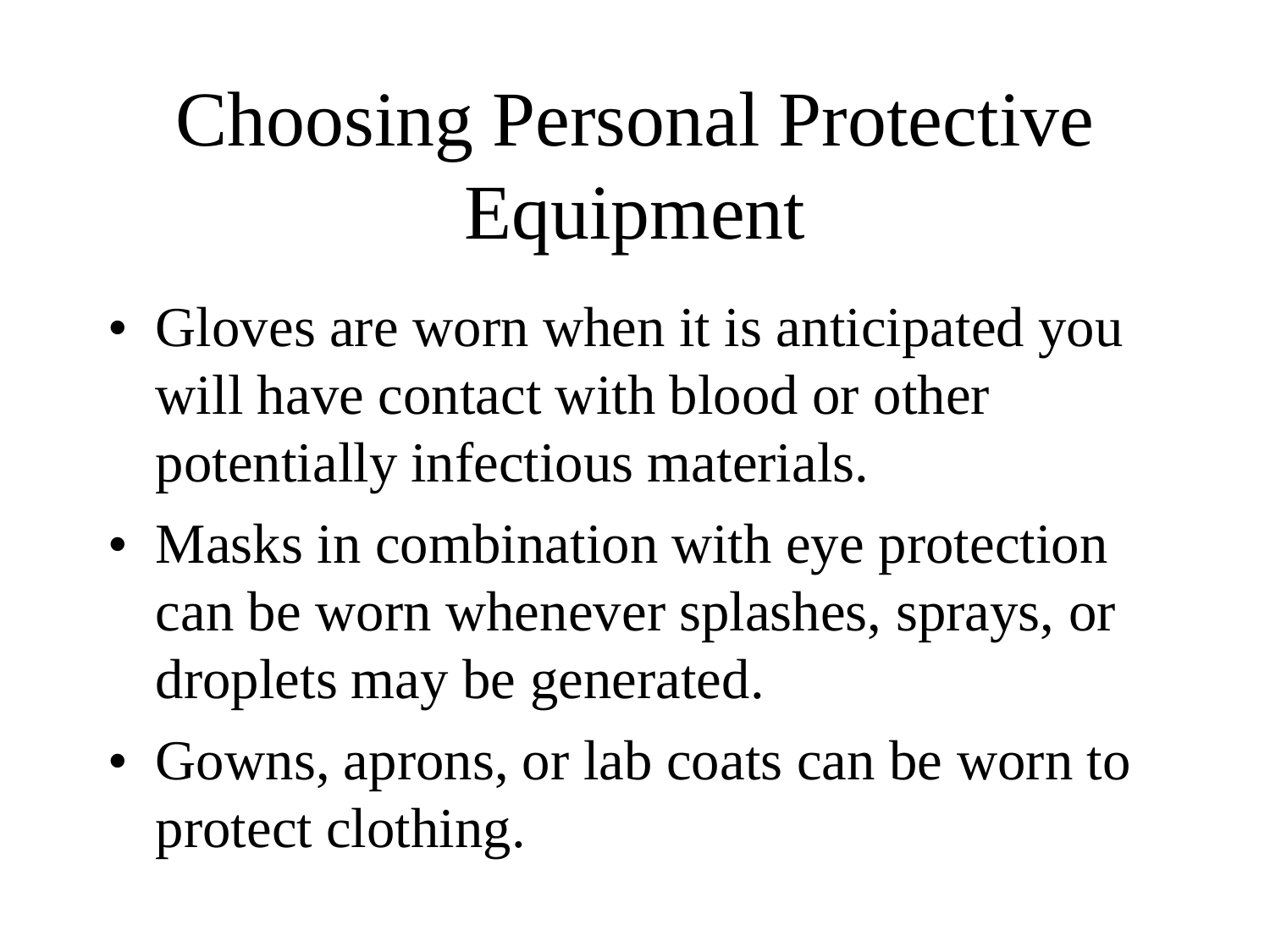#### **Disposal of Waste**

• It is anticipated that schools would only have regulated waste in a severe incident. When blood or other potentially infectious material can be compressed and not release the substance, it will be placed in a plastic bag and disposed of in the usual waste disposal manner. If compression causes the release of the substance it will be treated as regulated waste.

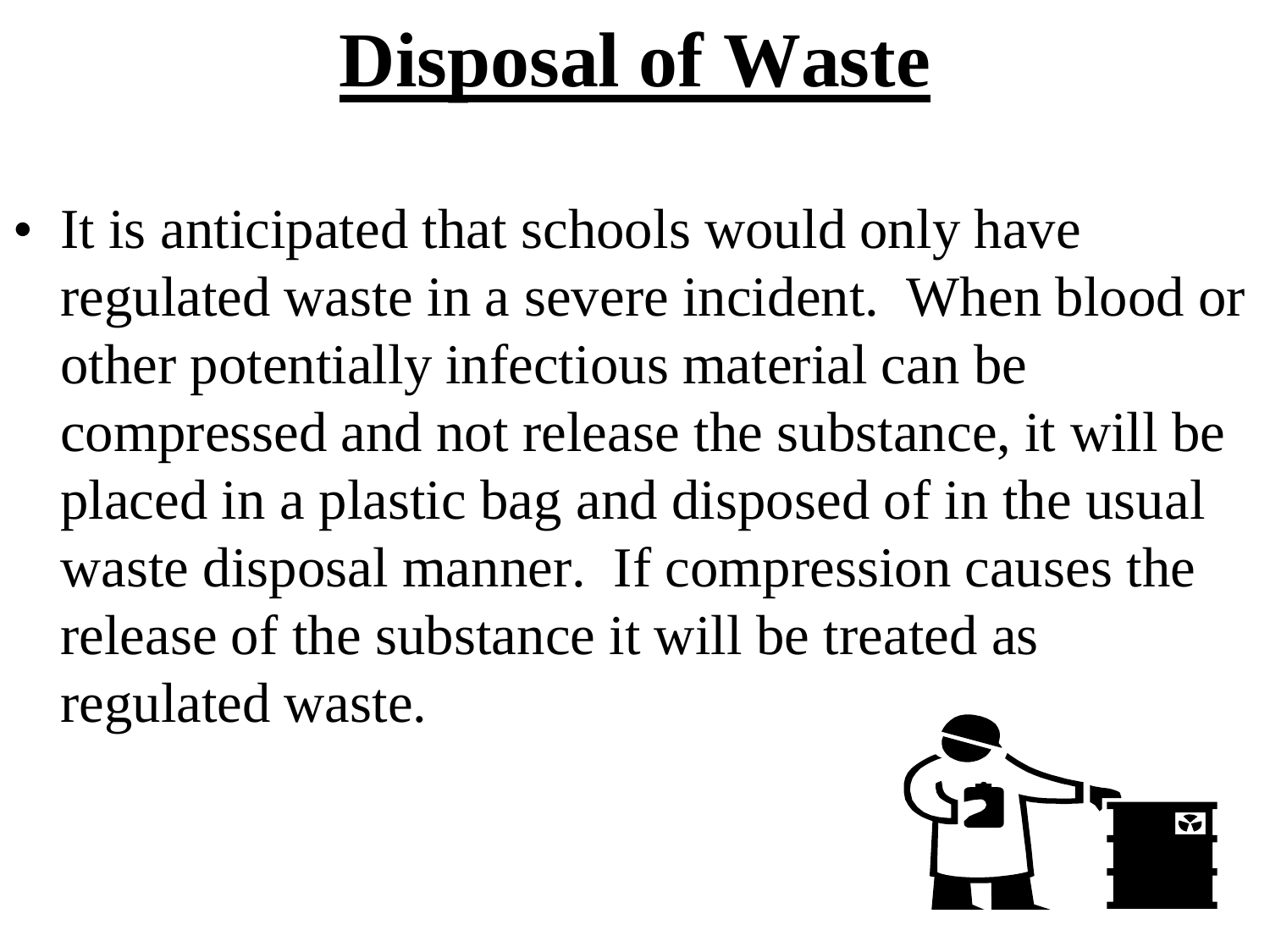# **Clean-up**

- Spills of blood and other potentially infectious materials should be cleaned up immediately
- 1) Wear gloves
- 2) Soak up spill with paper towel or other absorbent material
- 3) Use a solution of one part bleach to one hundred parts water (1:100), or other EPA (Environmental Protection Agency) approved disinfectant
- 4) Wash area well
- 5) Dispose of gloves, soiled towel, and other waste in a plastic bag. Contaminated sharp items should be disposed of in a puncture resistant container (red box)
- 6) Clean and disinfect reusable supplies and equipment

#### **Exposure**

An exposure incident occurs when blood or other potentially infectious materials come in contact with broken skin, mucous membranes, or by needle stick/sharps injury. This requires immediate washing, reporting, and follow-up.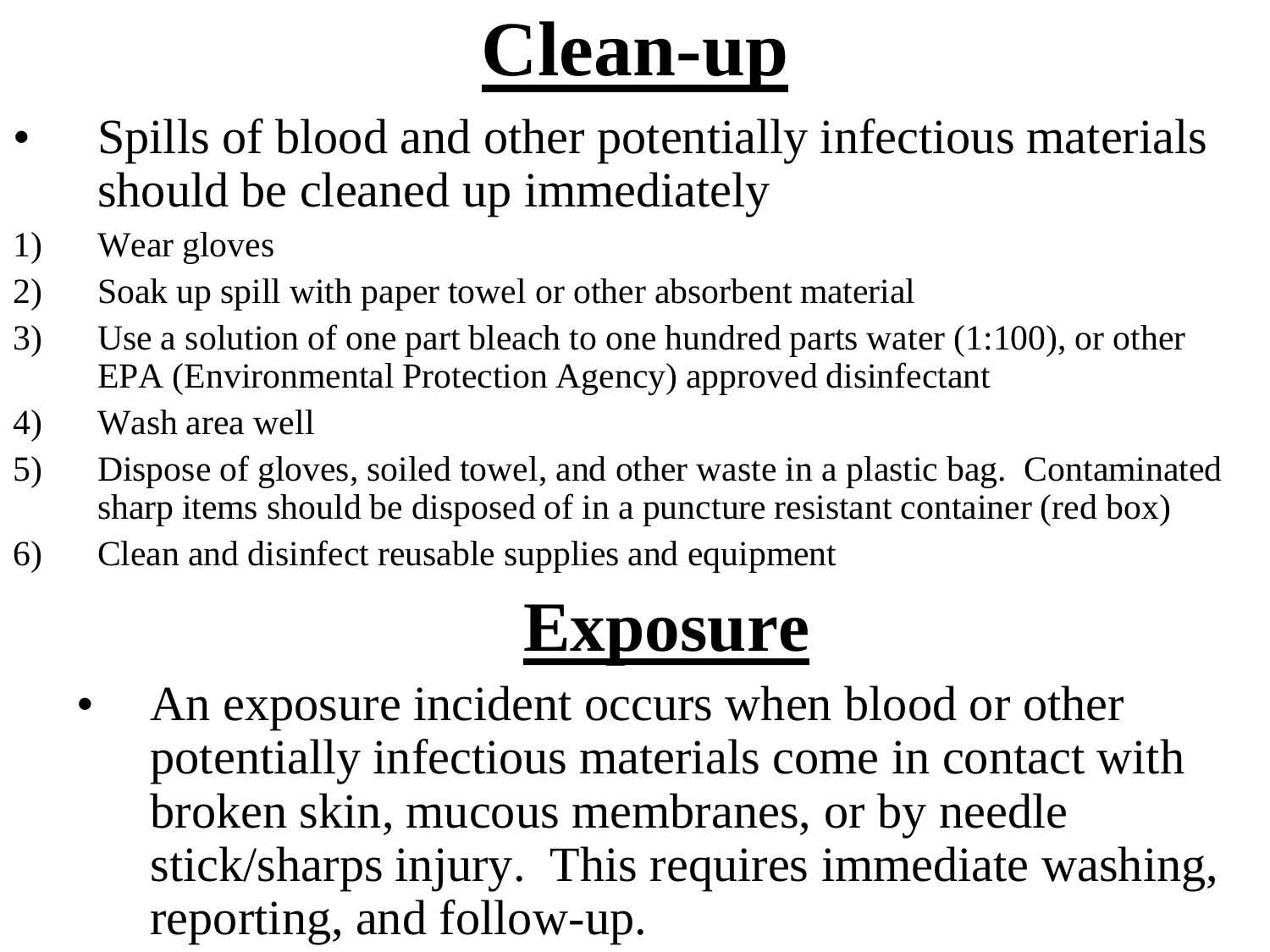#### **17) The steps to Universal Precautions include**

- a) Handwashing, the use of barriers, clean-up, and disposal of waste
- b) Handwashing, spraying air freshener, and disposal of waste
- c) Handwashing, the use of barriers, and bandaging
- **18) The key to avoiding infection is to stay far away from high risk groups.**
- a) True
- b) False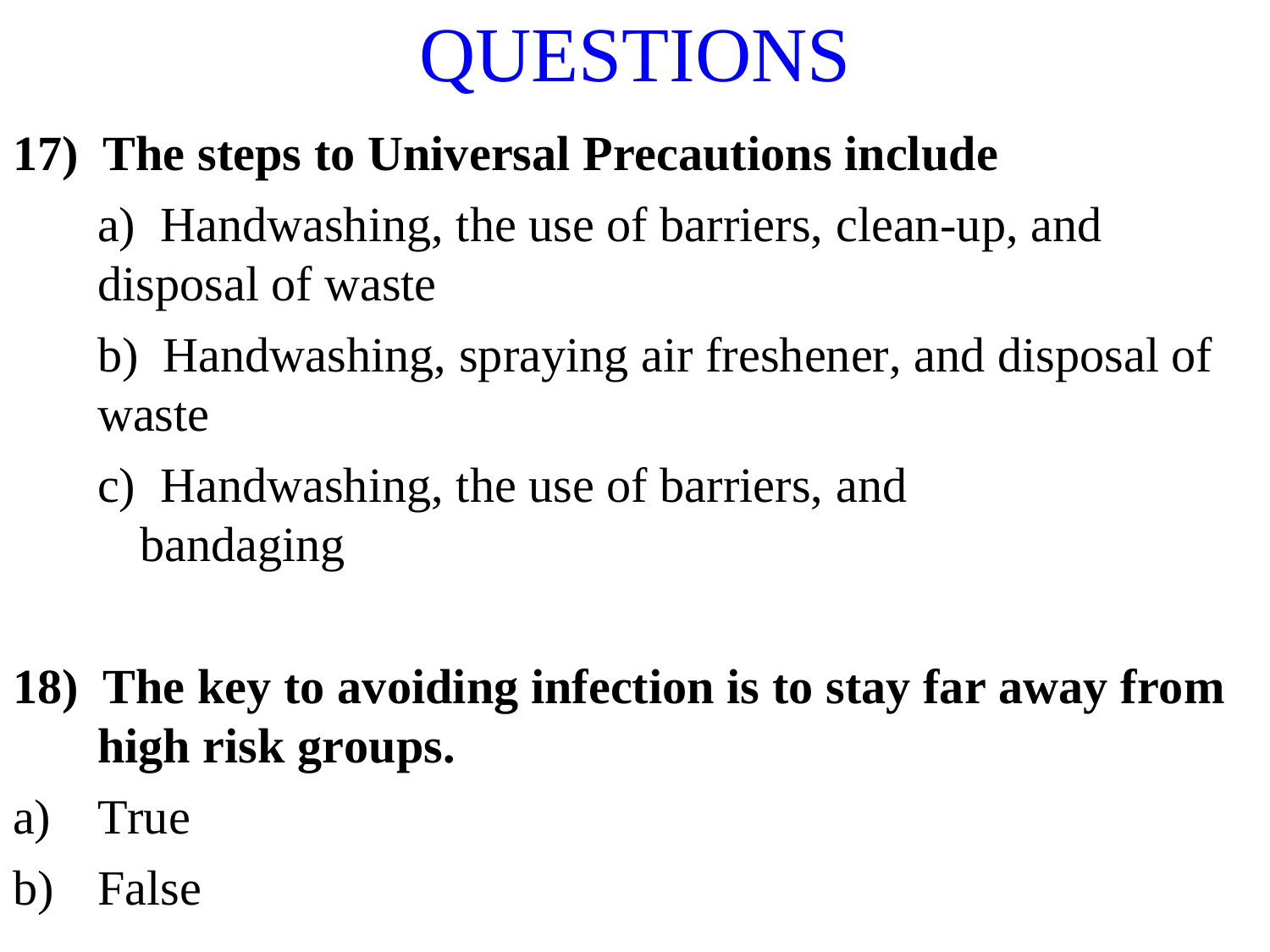- **19) An exposure incident occurs when blood or other potentially infectious materials come in contact with**
- a) Closed skin
- b) Open skin, mucous membranes, or by a stick from a contaminated sharp object
- c) Disinfectant

#### **20) Universal precautions are to prevent \_\_\_\_\_\_\_\_\_ by considering every person potentially infectious**

- a) Dirty hands
- b) Transmission of disease
- c) Sore throats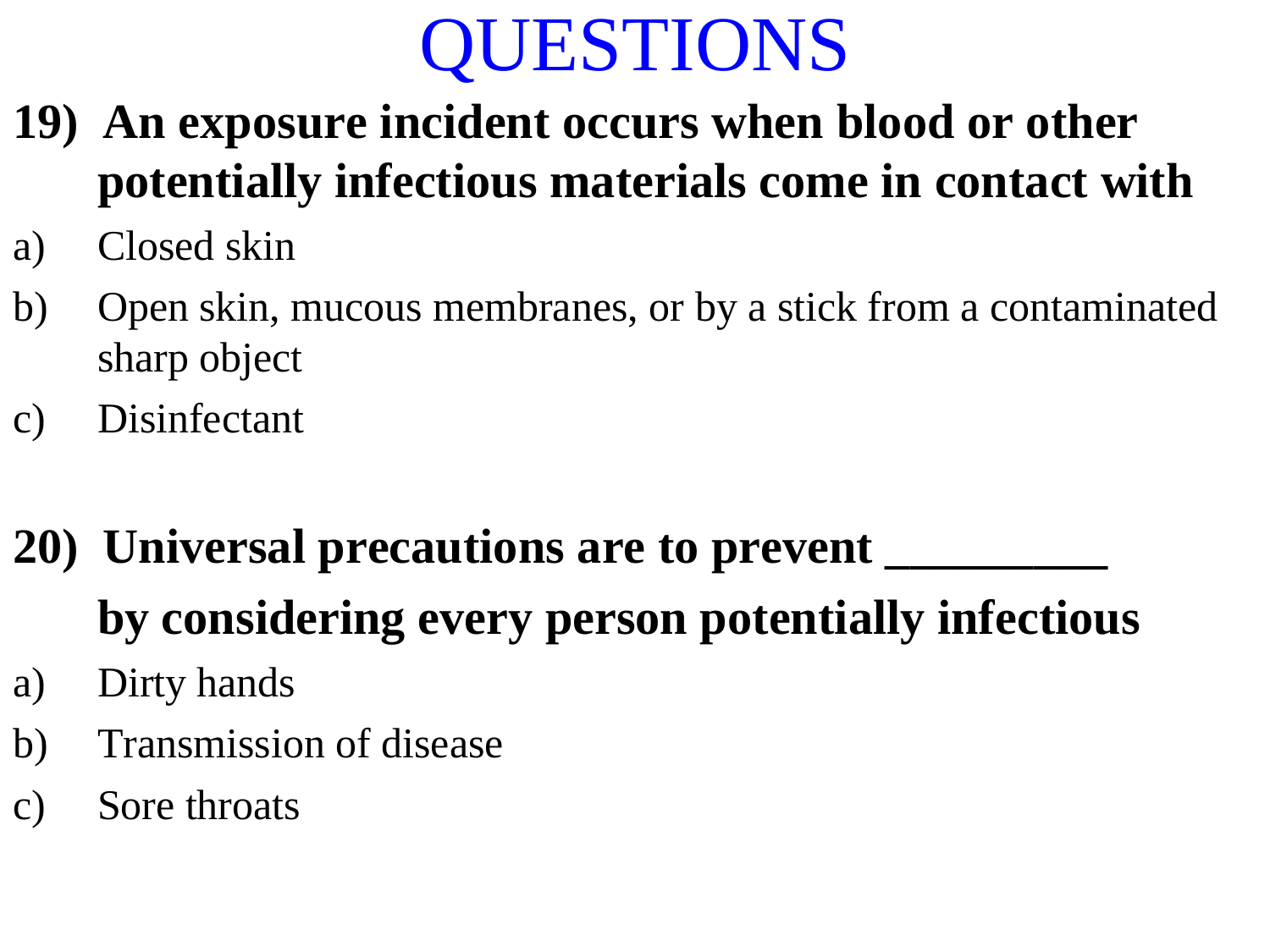- **21) The most important step in carrying out universal precautions is**
- a) Stop bleeding
- b) Handwashing
- c) Using protective barriers
- **22) It is only important to wash your hands at the end of each work day**
- a) True
- b) False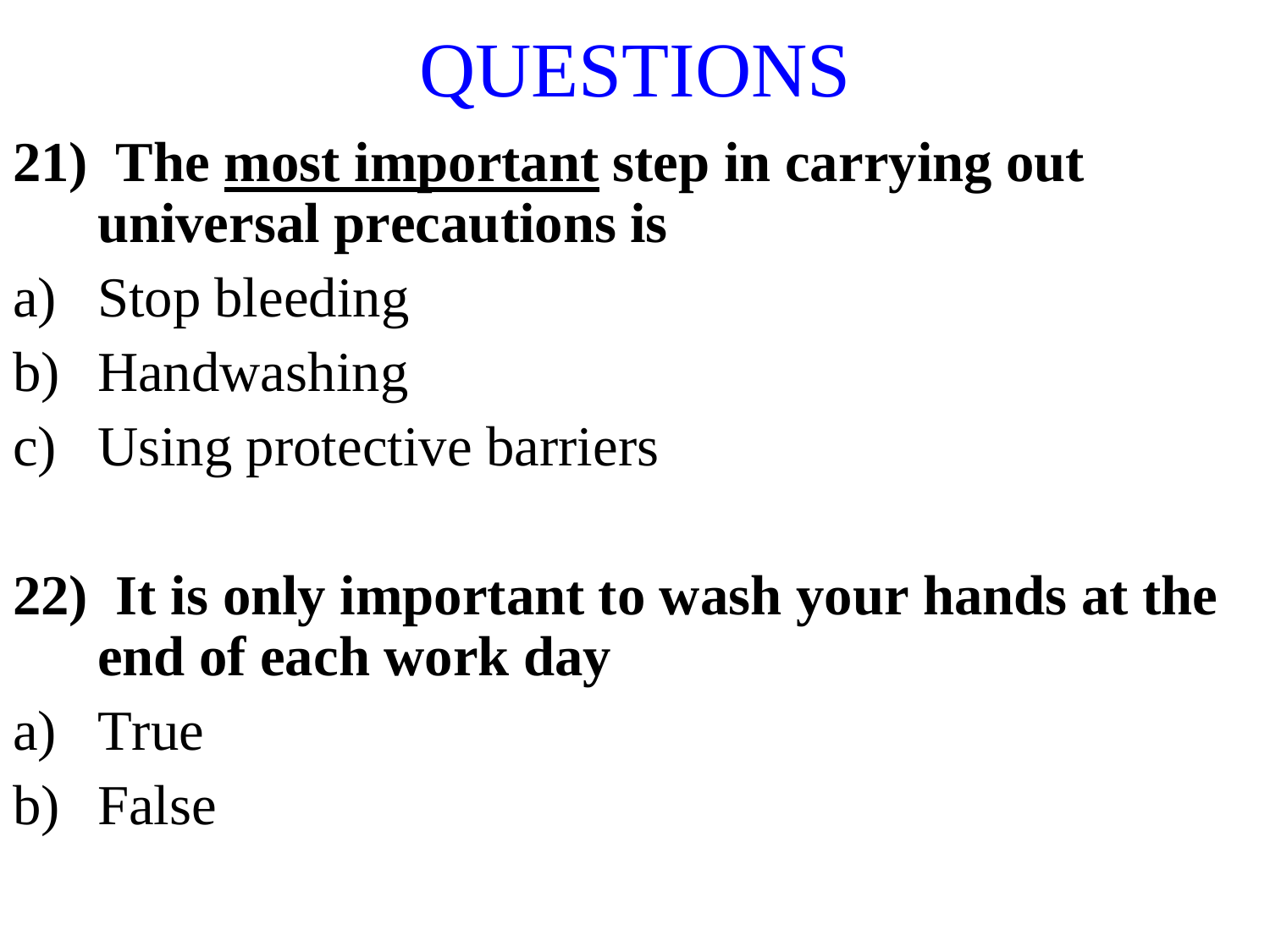- **23) In general, the best way to prevent an exposure incident is to**
- a) Use Universal Precautions
- b) Disregard all body fluids, none can cause infections
- c) Immediately throw away all sharp objects contaminated with blood directly into a trash receptacle
- **24) What main task might a teacher/employee perform that may put them at risk to come in contact with blood or other potentially infectious materials?**
- a) First Aid care
- b) Answering the phone
- c) Eating lunch
- d) Teaching Math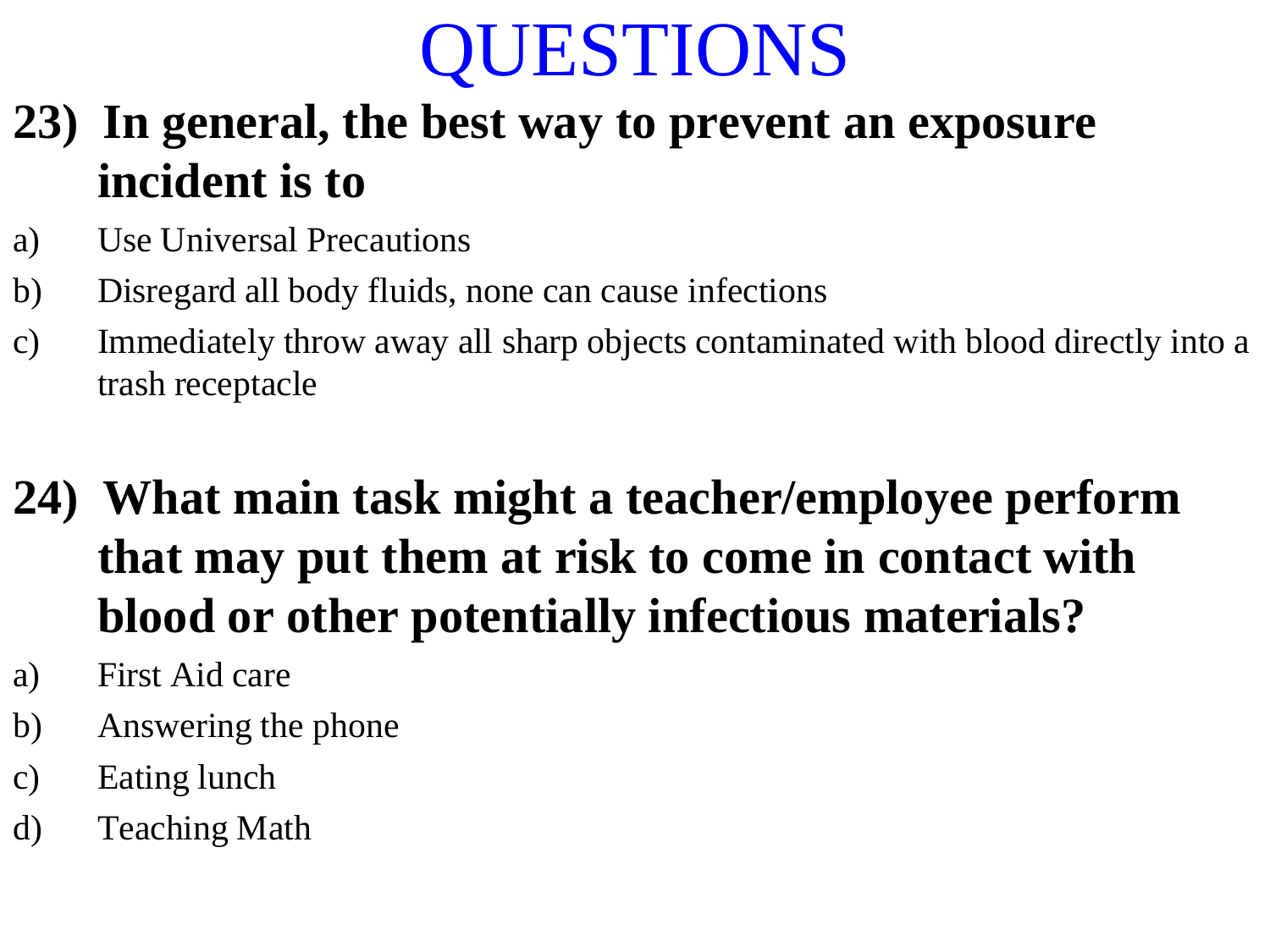#### *Bloodborne Pathogen Exposure Control Plan*

- According to OSHA the local school district shall develop a plan to eliminate or minimize district occupational exposure to bloodborne pathogens.
- In accordance with OSHA Bloodborne Pathogen Standard, 29 CFR 1910.1030, the following program has been developed. All schools are to be in compliance with Universal Precautions

#### **Methods of compliance**

In general, universal precautions are to be observed at all times to prevent contact with blood or potentially infectious materials. Under circumstances in which differentiation between body fluid types is difficult or impossible, all body fluids are considered potentially infectious materials. In essence:

- 1. Treat all blood and body fluids as being potentially infectious.
- 2. Use an appropriate barrier between any cuts or body fluid spills (preferably latex gloves)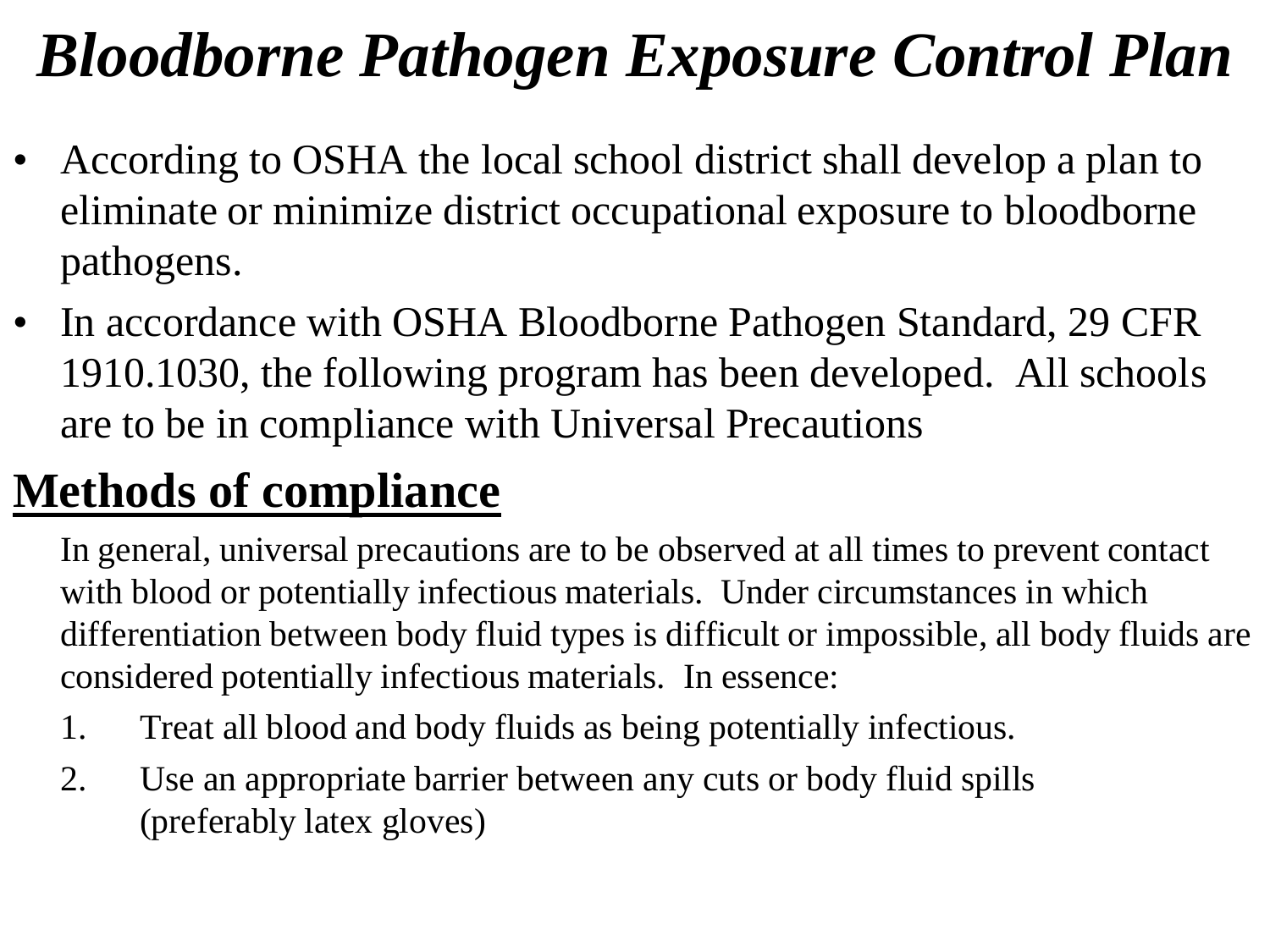#### **Methods of Compliance (continued)**

3. Wash hands thoroughly with soap and water before and after victim care and between victims or sites on the same victim

- 4. Contaminated needles and other contaminated sharp objects are not to be bent, broken, sharpened, or recapped.
- 5. Contaminated sharp instruments are to be placed in appropriate containers. These containers are to be puncture resistant, labeled and/or color coded, leak-proof on the sides and bottom.

#### QUESTION

#### **25) I will comply with Universal Precautions if I**

- a) Change gloves once daily
- b) Put broken glass and sharp metal fragments in plastic bags to dispose of them
- c) Treat all blood as being potentially infectious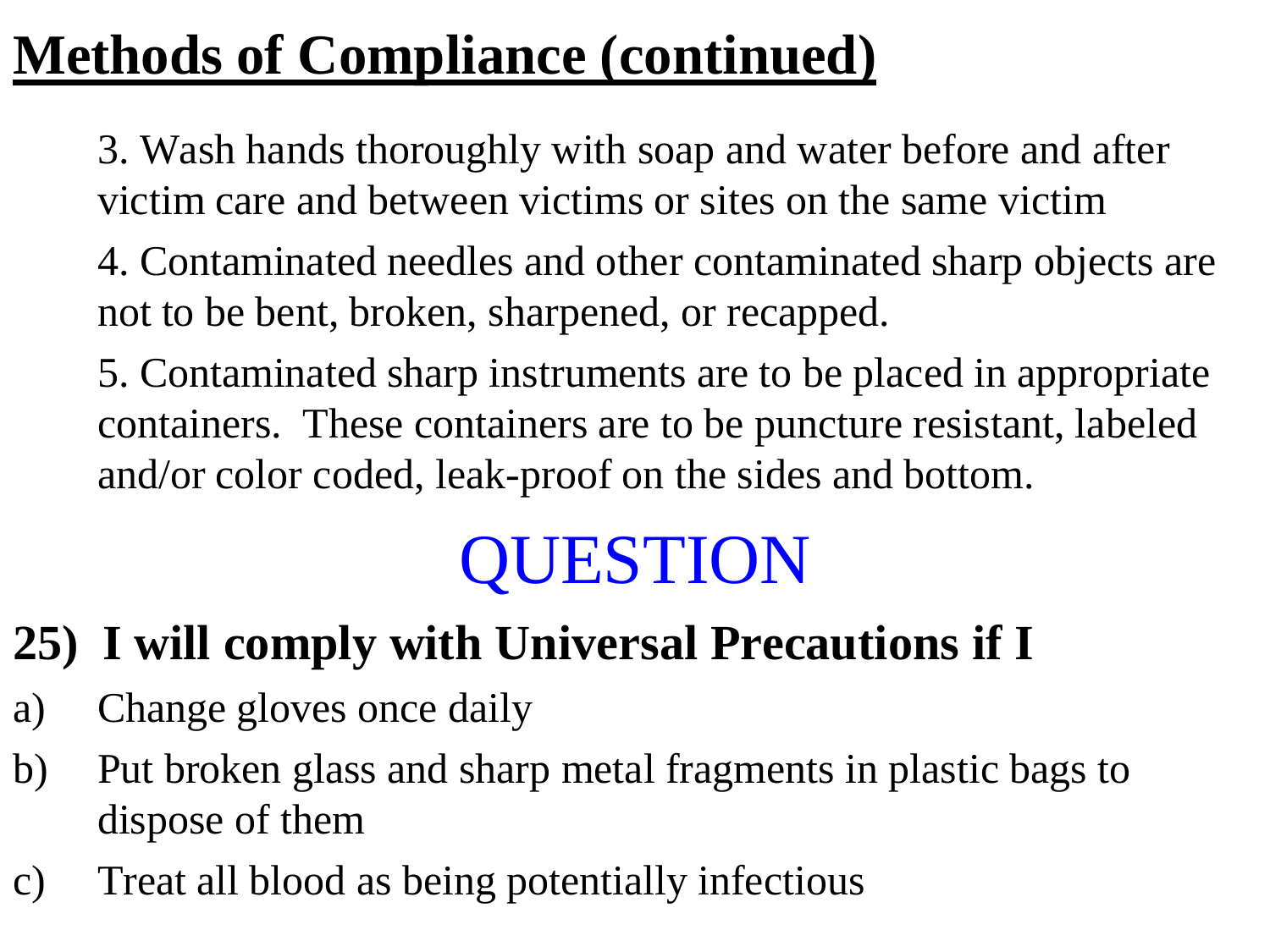#### **Exposure Incident Procedure Mercer County Board of Education**

- An exposure incident is a specific eye, mouth, other mucous membrane, non-intact skin, or parenteral (meaning not in or through the digestive tract) contact with blood or other potentially infectious materials that results from performance of an employee's duties.
- In the event that an exposure incident occurs the following procedures are to be followed:
- 1. Remain Calm.
- 2. Remove any clothing that is blood soaked immediately or as soon as feasible.
- 3. If you have an exposure incident involving:
	- a) Non-intact skin: Wash the affected area with soap and water
	- b) Eye, mouth, or mucous membranes: Flush with water for 15 minutes.
	- c) Parenteral contact: Wash affected area with soap and water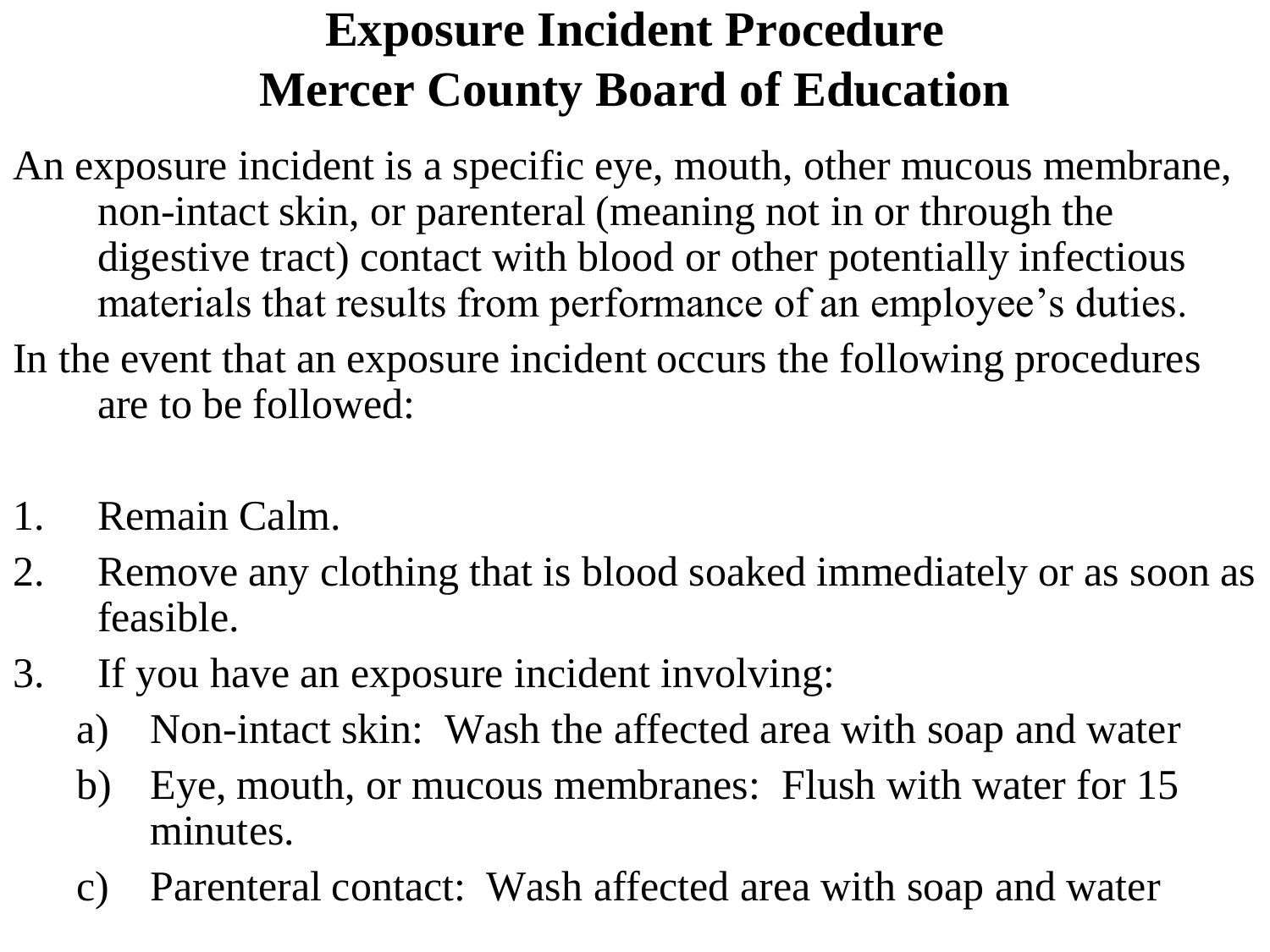#### **Exposure Incident Procedure Mercer County Board of Education**



- 4. The school Nurse is responsible for the implementation of this plan.
- 5. If you are unable to contact the school nurse, notify your immediate supervisor/first aid provider.
- 6. If an exposure incident occurs after school hours or during a school related activity, the school employee should report to Haggin Hospital Emergency Room for postexposure medical follow-up.
- \*A copy of the **Mercer County Board of Education Bloodborne Pathogen Exposure Control Plan** is on file with each school nurse, school office, and the Board Office and on the district website.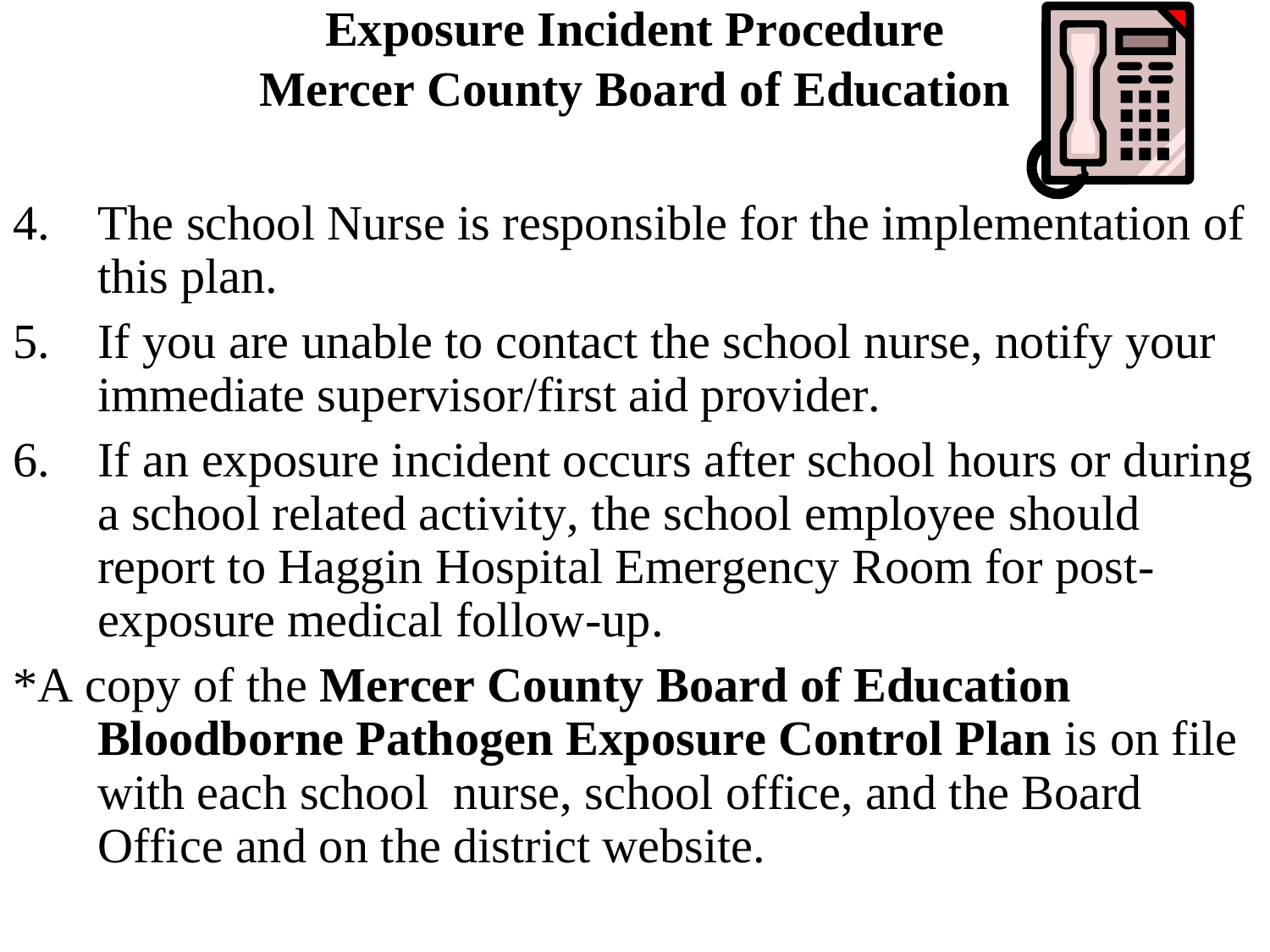**26) If I have an exposure incident I should immediately contact \_\_\_\_\_\_\_\_\_\_\_\_\_\_\_\_\_, if unable to contact that person then I should contact \_\_\_\_\_\_\_\_\_\_\_\_\_\_\_\_\_\_\_\_\_\_\_\_\_\_\_\_\_.**

- a) <u>Betty Sims</u> -- Tim Berger
- b) Private Doctor -- Dr. Phil
- 
- d) Parents -- Judge Judy
- -
- c) School Nurse -- Immediate Supervisor /First-Aid Provider
	-